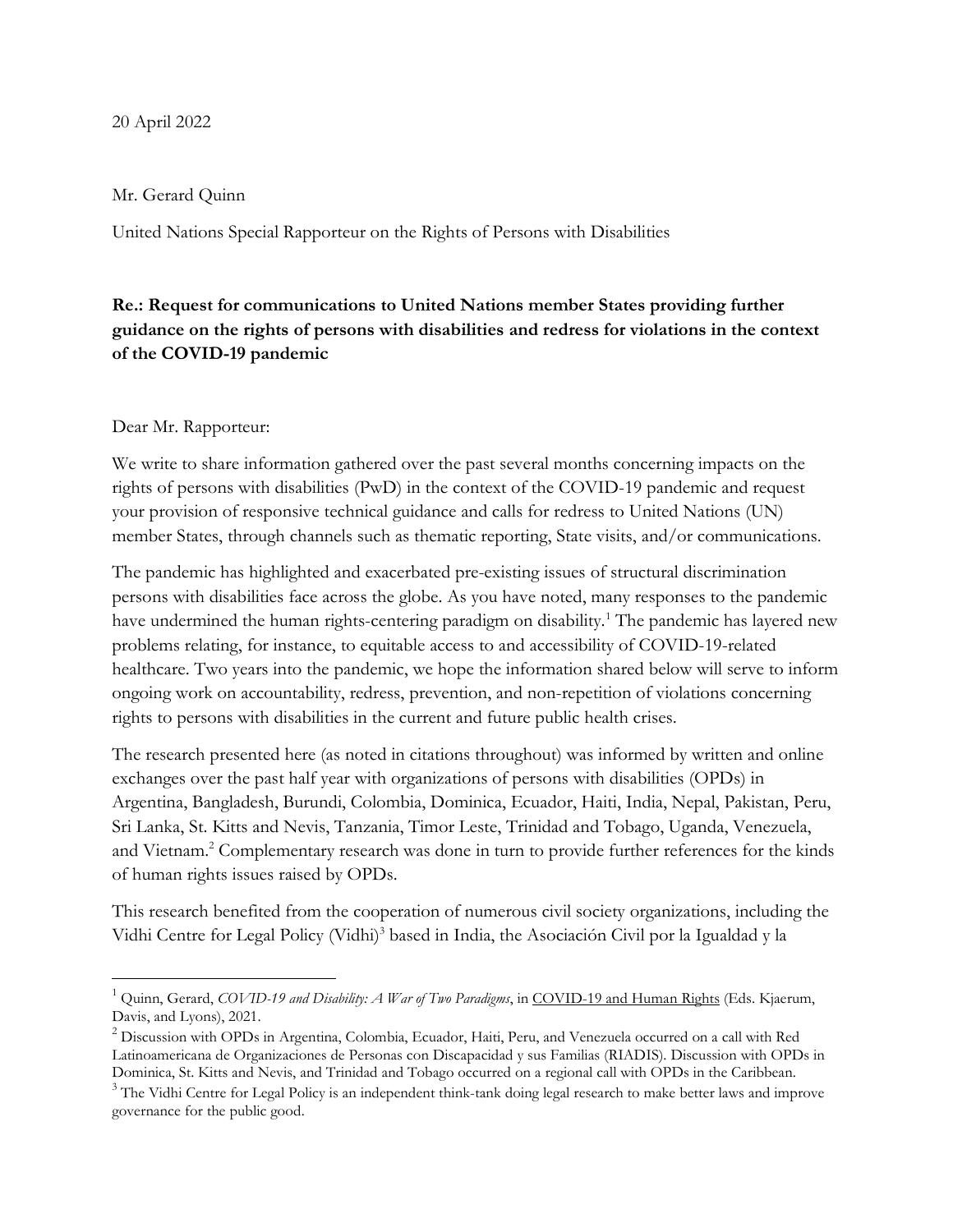Justicia (ACIJ)<sup>4</sup> in Argentina, and l'Association pour la Réintégration Sociale des Aveugles et Malvoyants du Burundi, and was co-coordinated by the Disability Rights Initiative (DRI) of the Human Rights Law Network (HRLN)<sup>5</sup> based in India and the secretariat of ESCR-Net -International Network for Economic, Social and Cultural Rights based in the United States.<sup>6</sup>

The submission addresses four areas of concern:

- 1. inadequate efforts to prioritize access and ensure accessibility during vaccine rollouts for persons with disabilities who may face greater risks of severe COVID outcomes;
- 2. failures to adequately support persons with disabilities who may disproportionately face severe indirect pandemic harms, including those related to lockdowns and other socioeconomic impacts, such as those related to loss of livelihood, housing insecurity, and inaccessible social protection measures;
- 3. inaccessibility of certain public services due to pandemic-related circumstances, such as online/remote education methods or public health information provision; and
- 4. absence of disaggregated data necessary to precisely map impacts of the pandemic on persons with disabilities and inform policies that adequately meet human rights obligations.

For each topic, an overview of issues raised in conversations with OPDs is presented, followed by complementary research. The submission concludes with observations highlighting corresponding areas for your mandate's attention, noting how disability interacts with other markers of identity, such as gender, age, race, rurality, religion and ethnicity that could align with higher risks of contracting COVID and worse outcomes during the pandemic more broadly.

## Vaccination Access and Accessibility

Many OPDs reported a lack of mechanisms for priority in vaccination for persons with disabilities who may face greater risk, as well as inadequate accessibility measures relating to vaccination centers, in-home vaccination, registration for health services, and provision of public health information.

OPDs in India filed lawsuits against the Union of India in the Supreme Court and in High Courts in the States of Karnataka, Tamil Nadu, Arunachal Pradesh, Mizoram, Jharkhand, West Bengal, Bihar, Jammu and Kashmir, Delhi, Odisha and Uttarakhand seeking priority for persons with disabilities in attendance and treatment of COVID-19. Courts responded ordering "measures necessary"<sup>7</sup> to provide priority to persons with disabilities with regard to COVID-19 related healthcare needs (in

<sup>&</sup>lt;sup>4</sup> The Asociación Civil por la Igualdad y la Justicia is a non-partisan, non-profit organization dedicated to the defense of the rights of the most disadvantaged groups of society and the strengthening of democracy in Argentina.

<sup>&</sup>lt;sup>5</sup> Led by persons with disabilities themselves, the Disability Rights Initiative of the Human Rights Law Network is recognized as the only one of its kind in providing a comprehensive range of socio-legal support services to India's community of persons with disabilities.

<sup>&</sup>lt;sup>6</sup> ESCR-Net – International Network for Economic, Social and Cultural Rights is comprised of over 280 organizational and individual civil society members working toward the realization of human rights and social justice for all.

<sup>&</sup>lt;sup>7</sup> Court Order from the High Court of Gauhati, Public Interest Litigation 11/2021, June 28, 2021, p. 2.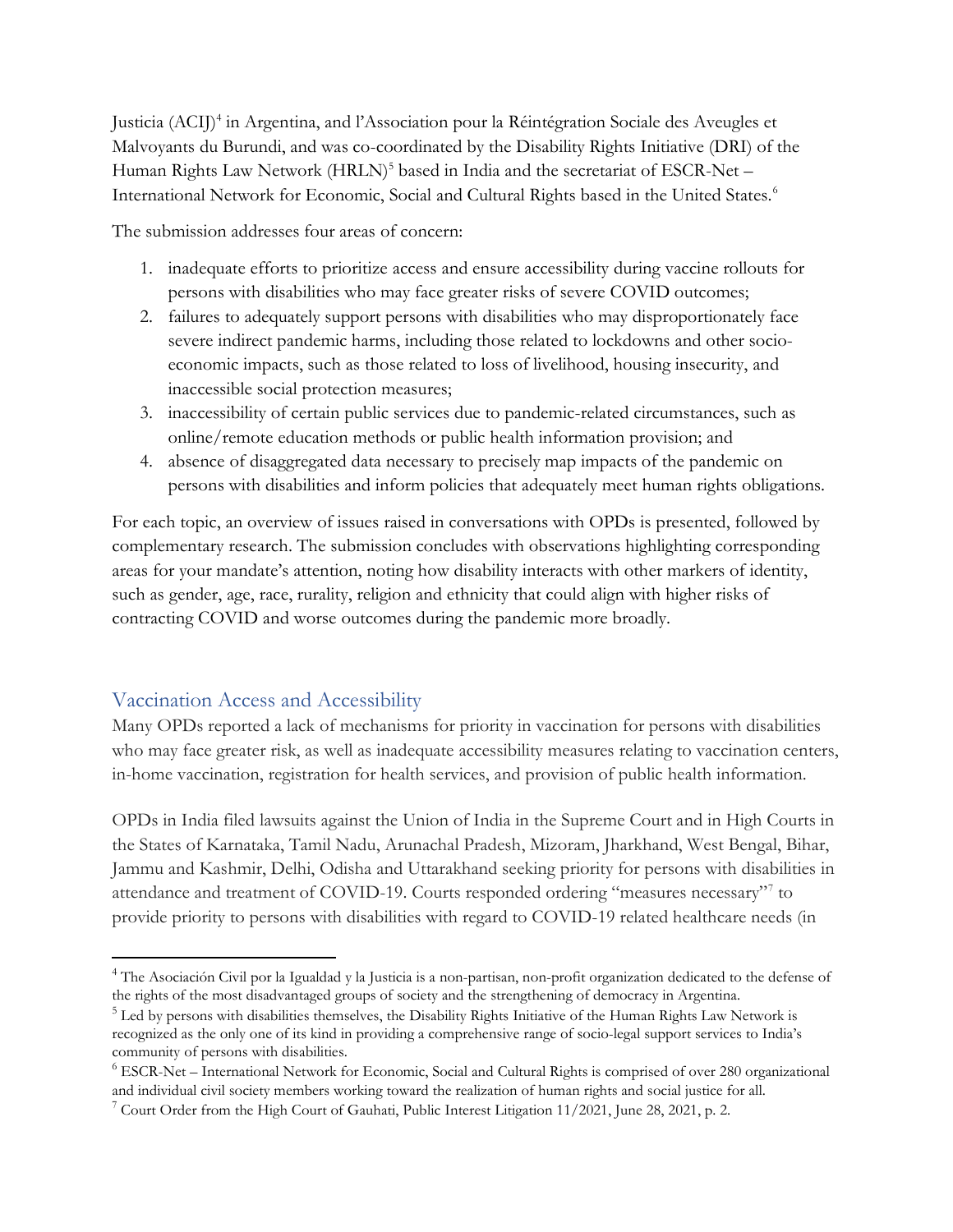Assam, Nagaland, Arunachal Pradesh), including the setting up of a separate counter at governmentrun vaccination centers catering to the vaccination needs of persons with disabilities (in Tamil Nadu),<sup>8</sup> the setting up of door-to-door and community vaccination centers (in Uttarakhand)<sup>9</sup> and the setting of vaccination sites (also in Uttarakhand),<sup>10</sup> specifically addressing the vaccination needs of persons with disabilities.

In Africa, OPDs in Burundi,<sup>11</sup> Tanzania,<sup>12</sup> Uganda,<sup>13</sup> reported there was no priority for persons with disabilities. In Burundi, persons with disabilities also experienced barriers in accessing personal protective equipment, and there was an absence of public health information, for instance, in Braille or sign language.<sup>14</sup> While the government may not formally discriminate on the basis of disability, discrimination within families may keep persons with disabilities marginalized from COVID healthcare and other public services.<sup>15</sup> Additionally, the registration process for vaccination was not accessible for persons with disabilities on account of pre-existing lack of technological access, formal education and resources.<sup>16</sup> In Tanzania, persons with disabilities also lacked accessible information about vaccination.<sup>17</sup> In Uganda, while there was a campaign directed towards and prioritizing the vaccine needs of healthcare workers, older adults, police and the armed forces, there was no campaign or priority for persons with disabilities.<sup>18</sup> In Uganda, while the government made efforts to provide personal protective equipment such as masks and sanitizers at the beginning of the pandemic, these items remained difficult to access for persons with disabilities because of preexisting isolation in society.<sup>19</sup>

In addition to the example of OPD legal advocates in India referenced above, many OPDs in South and South-east Asia and Asia-Pacific reported a lack of effective vaccination access and accessibility for persons with disabilities. In Nepal, while persons with disabilities have priority in vaccination at the policy level, OPDs have not seen this translate in the field level, including in remote and rural areas.<sup>20</sup> In Bangladesh, persons with disabilities were largely left out of prioritization in vaccination, with Protibondhi Nagorik Shangathaner Parishad reporting the government has failed to meet the

<sup>&</sup>lt;sup>8</sup> Court Order from the High Court of Madras, Writ Petition No. 2951, April 19, 2021, p. 3-4.

 $^9$  Affidavit of the Health Secretary of Uttarakhand before the Court of Uttarakhand, in Writ Petition No. 71, July 24, 2021, p. 5.

 $^{10}$  Affidavit of the Health Secretary of Uttarakhand before the Court of Uttarakhand, in Writ Petition No. 71, July 24, 2021, p. 6.

<sup>&</sup>lt;sup>11</sup> Email response from l'Union Nationale des Personnes Aveugles et Malvoyantes du Burundi, November 10, 2021.

<sup>12</sup> Online call with OPD in Tanzania, November 12, 2021.

<sup>&</sup>lt;sup>13</sup> Online call with OPD in Uganda, November 12, 2021.

<sup>&</sup>lt;sup>14</sup> Email response from l'Union Nationale des Personnes Aveugles et Malvoyantes du Burundi, November 10, 2021.

<sup>&</sup>lt;sup>15</sup> Email response from l'Union Nationale des Personnes Aveugles et Malvoyantes du Burundi, November 10, 2021.

<sup>&</sup>lt;sup>16</sup> Email response from l'Union Nationale des Personnes Aveugles et Malvoyantes du Burundi, November 10, 2021.

<sup>&</sup>lt;sup>17</sup> Online call with OPD in Tanzania, November 12, 2021.

<sup>&</sup>lt;sup>18</sup> Online call with OPD in Uganda, November 12, 2021.

<sup>19</sup> Online call with OPD in Uganda, November 12, 2021.

 $^{20}$  Online calls with Disability Human Rights Promotion Society (DHRPS), Nepal, August 4, 2021, and September 28, 2021.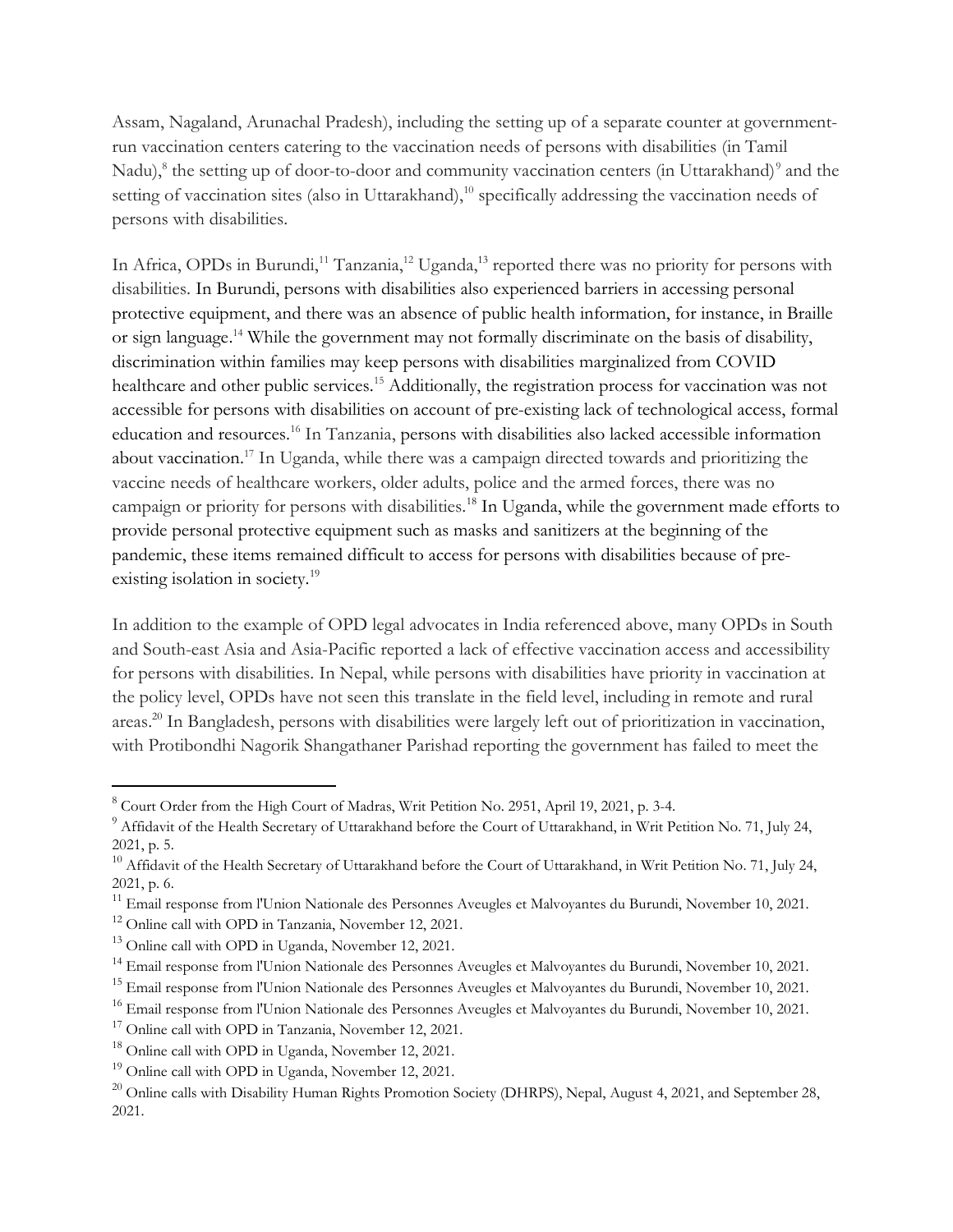COVID-19 related health care needs of persons with disabilities.<sup>21</sup> Caregivers were also not prioritized.<sup>22</sup> While vaccination centers prioritized persons with disability registering through apps, access to apps was limited and persons with disabilities still had to wait in long queues to receive vaccination at large public vaccination centers.<sup>23</sup> In Pakistan, the government also had no prioritization of persons with disabilities or caregivers in vaccination, however, a broad home-based and drive-in vaccination campaign mitigated this.<sup>24</sup> Public health information on COVID-19 also lacked accessibility.<sup>25</sup> In Timor Leste, the government was not prioritizing persons with disabilities in vaccination rollouts, although persons in "vulnerable groups" were mentioned in government responses.<sup>26</sup> OPDs also highlighted lack of accessibility of public health information.<sup>27</sup> OPDs in Vietnam said that while the government has been providing access to COVID-19 vaccines to persons with disabilities, there was no clear federal level policy that prioritizes vaccine access for persons with disabilities and that priority status depended on the policy preferences of local/provincial government.<sup>28</sup> For instance, while in Lam Dong province persons with disabilities were in the first priority group for vaccinations, in Can Tho, persons with disabilities were eighth on the list.<sup>29</sup> In Hanoi, persons with disabilities had no priority in vaccination.<sup>30</sup> However, OPDs reported government had supported vaccine access for all persons, including persons with disabilities, with special vaccination drives conducted for persons with disabilities in institutions.<sup>31</sup> Service providers and caregivers for persons with disabilities had access to COVID-19 testing and personal protective equipment free of charge.<sup>32</sup> In Sri Lanka, OPDs reported that mobile vaccination units had facilitated vaccination access by persons with disabilities.<sup>33</sup>

In the Americas, in Peru, while the government prioritized some vaccinations for persons with disabilities, it had run out of vaccines before the vaccine needs of persons with disabilities could be met.<sup>34</sup> OPDs in Argentina, Ecuador and Colombia said there was widespread shortage of vaccines

<sup>&</sup>lt;sup>21</sup> Online call with Protibondhi Nagorik Shangathaner Parishad (PNSP), Bangladesh, July 29, 2021.

<sup>&</sup>lt;sup>22</sup> Online call with Protibondhi Nagorik Shangathaner Parishad (PNSP), Bangladesh, July 29, 2021.

<sup>&</sup>lt;sup>23</sup> Online call with Protibondhi Nagorik Shangathaner Parishad (PNSP), Bangladesh, July 29, 2021.

<sup>&</sup>lt;sup>24</sup> Online call with Sindh Persons with Disabilities Protection Authority, Pakistan, September 23, 2021.

<sup>&</sup>lt;sup>25</sup> Online call with Sindh Persons with Disabilities Protection Authority, Pakistan, September 23, 2021.

<sup>&</sup>lt;sup>26</sup> Email response from Ra'es Hadomi Timor Oan (RHTO), Timor Leste, August 16, 2021.

 $^{27}$  Email response from Ra'es Hadomi Timor Oan (RHTO), Timor Leste, August 16, 2021.

<sup>&</sup>lt;sup>28</sup> Email responses from Hanoi Association of Persons with Disabilities and Can Tho Association of People with Disabilities, Vietnam, August 27, 2021, and October 9, 2021.

<sup>&</sup>lt;sup>29</sup> Email responses from Hanoi Association of Persons with Disabilities and Can Tho Association of People with Disabilities, Vietnam, August 27, 2021, and October 9, 2021.

<sup>&</sup>lt;sup>30</sup> Email responses from Hanoi Association of Persons with Disabilities and Can Tho Association of People with Disabilities, Vietnam, August 27, 2021, and October 9, 2021.

<sup>&</sup>lt;sup>31</sup> Online call with Hanoi Association of Persons with Disabilities and Can Tho Association of People with Disabilities, Vietnam, August 5, 2021.

<sup>&</sup>lt;sup>32</sup> Email responses from Hanoi Association of Persons with Disabilities and Can Tho Association of People with Disabilities, Vietnam, August 27, 2021, and October 9, 2021.

<sup>33</sup> Online call with Disabled People's International (DPI) Sri Lanka, July 29, 2021.

<sup>&</sup>lt;sup>34</sup> Online call with Red Latinoamericana de Organizaciones de Personas con Discapacidad y sus Familias (RIADIS) and members, September 9, 2021.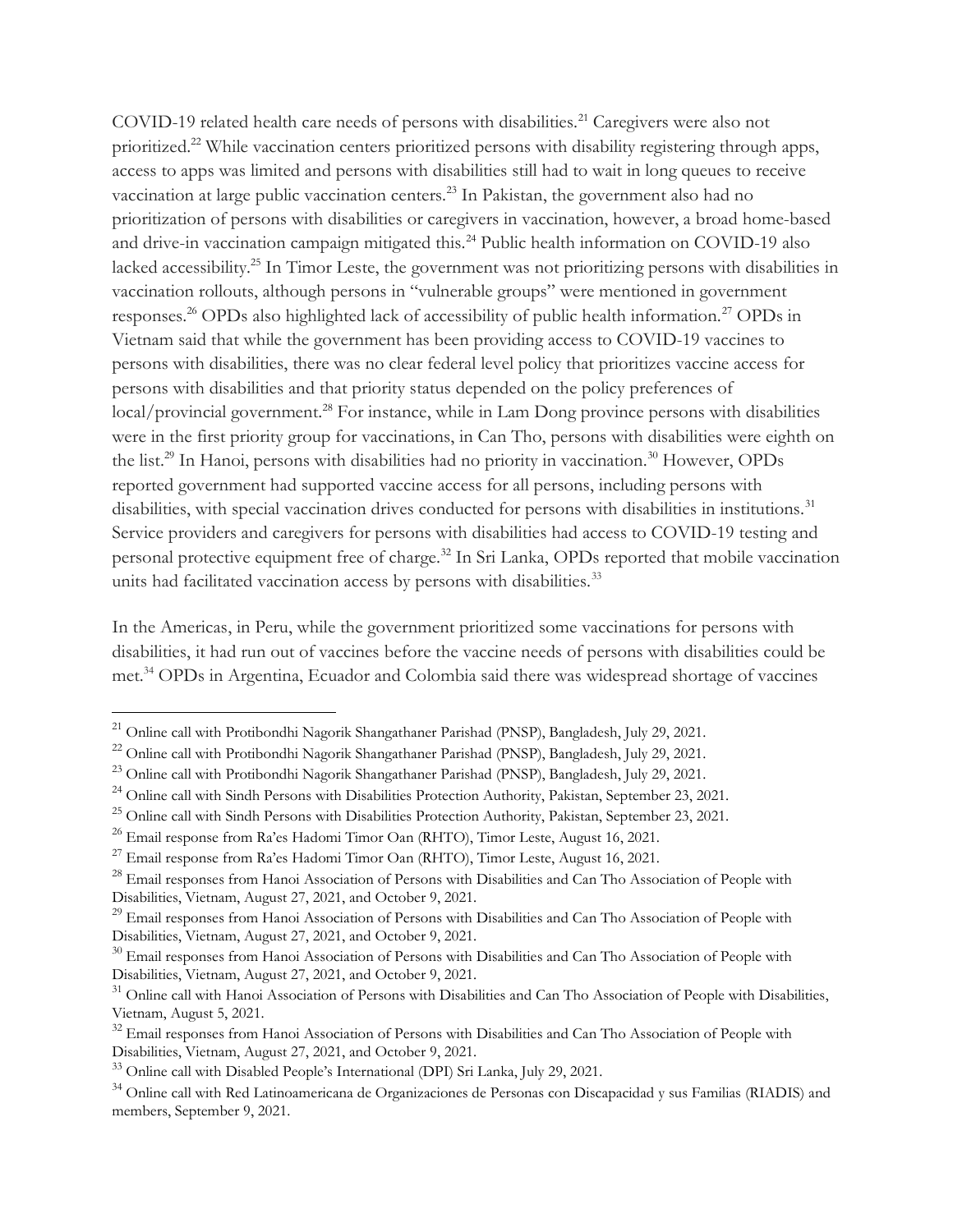and a lack of information in accessible formats.<sup>35</sup> In Trinidad and Tobago, OPDs said that while there was priority for persons with disabilities in vaccination, the lack of an at-home vaccination program impeded vaccine access for persons with disabilities.<sup>36</sup> OPDs in the Caribbean also reported a lack of COVID-19 related-information in accessible formats, for deaf persons in particular.<sup>37</sup>

The concerns detailed above align with other publicly available information on access and accessibility of COVID vaccinations by persons with disabilities, including:

- Regarding accessibility of COVID vaccination registrations in India, "[i]n an independent survey conducted by Vidhi Centre for Legal Policy] on accessibility to vaccines by PwDs, 36.9% of 268 respondents could register themselves on CoWIN [(registration channel)], and of those, only 28.9% could do so independently."<sup>38</sup> Furthermore, "only 75.7% of the 235 respondents had received the vaccination, of whom only 56.1% reported it as accessible and 24.9% had to make multiple attempts to get the vaccine."<sup>39</sup> An assessment conducted by OPDs Rising Flame and Sightsavers in India on the impact of COVID-19 on persons with disabilities notes that while the federal government issued policy directives under Rights of Persons with Disabilities Act of 2016 to prioritize the healthcare needs of persons with disabilities,<sup>40</sup> the report recommended further measures to ensure healthcare for persons with disabilities.<sup>41</sup>
- In Argentina, OHCHR indicated "[d]espite evidence of an increased risk of infection and death, persons with disabilities are currently not recognised as a priority group within Argentina's vaccination program."<sup>42</sup>
- In South Africa, "the initial COVID19 public information announcements were not accompanied with captioning nor sign interpretation. Following lobbing by OPDs regarding the inaccessibility of public health information sign interpretation began to be provided but on an inconsistent basis... Furthermore, public health information has not been made available in plain language and easy read formats resulting in some persons with intellectual impairments being denied their right to access this information (Article 21, [Convention on

<sup>&</sup>lt;sup>35</sup> Online call with Red Latinoamericana de Organizaciones de Personas con Discapacidad y sus Familias (RIADIS) and members, September 9, 2021.

<sup>36</sup> Online call with OPDs in the Caribbean region, October 8, 2021.

<sup>&</sup>lt;sup>37</sup> Online call with OPDs in the Caribbean region, October 8, 2021.

<sup>&</sup>lt;sup>38</sup> Bajaj, Rahul, and Kadambari Agarwal, Vidhi Centre for Legal Policy, Comments on Creating a More Accessible Framework for Persons with Disabilities, February 2022, p. 3.

<sup>&</sup>lt;sup>39</sup> Bajaj, Rahul, and Kadambari Agarwal, Vidhi Centre for Legal Policy, Comments on Creating a More Accessible Framework for Persons with Disabilities, February 2022, p. 4.

 $^{40}$  Sight Savers, & Rising Flame, Neglected and Forgotten: Women with Disabilities during the Covid Crisis in India, 2020, p. 48.

<sup>&</sup>lt;sup>41</sup> Sight Savers, & Rising Flame, Neglected and Forgotten: Women with Disabilities during the Covid Crisis in India, 2020, p. 80.

 $^{42}$  United Nations Office of the High Commissioner for Human Rights, The socioeconomic impact of COVID19 on persons with disabilities, May 2021, p. 46.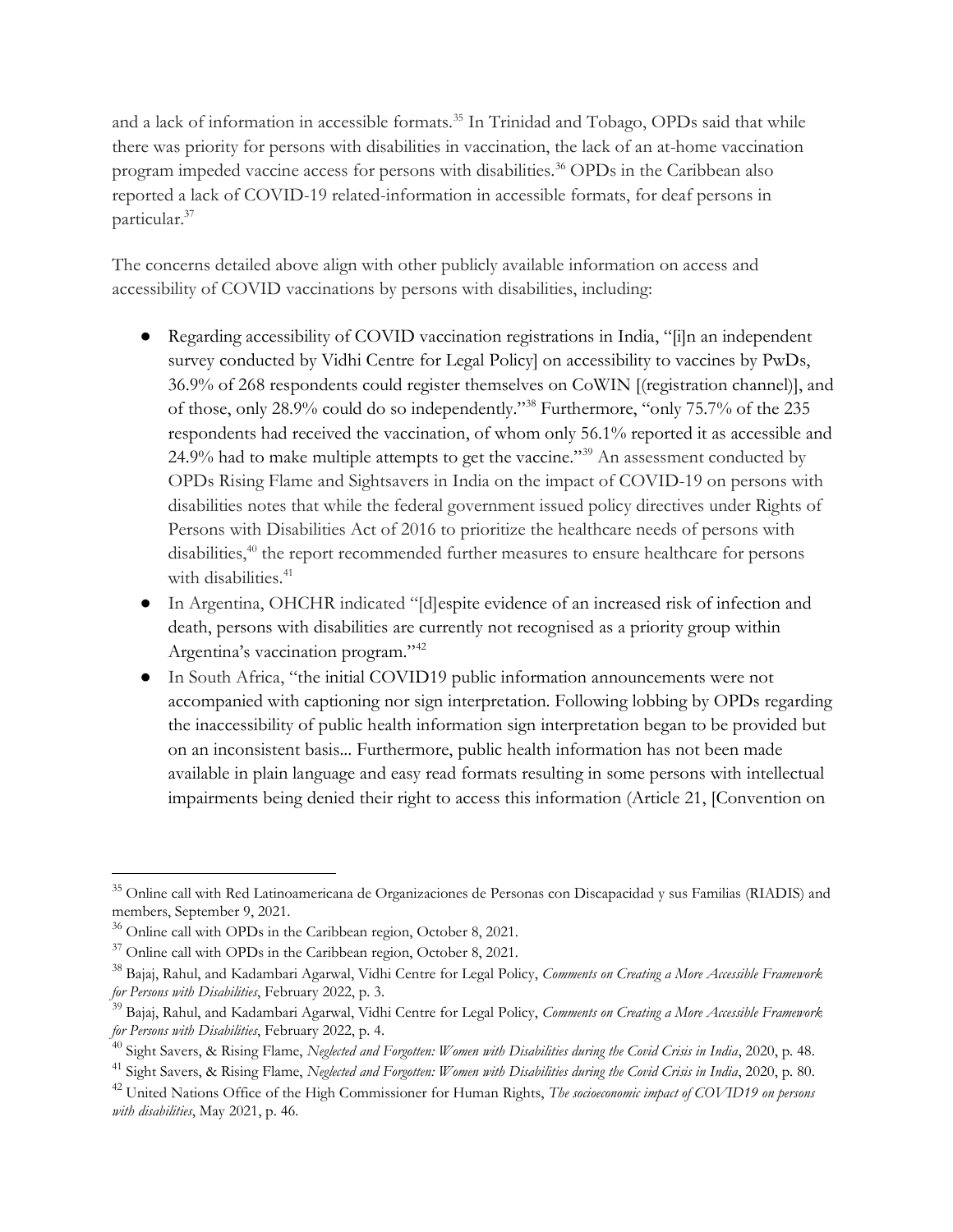the Rights of Persons with Disabilities] CRPD)."<sup>43</sup> COVID healthcare accessibility problems also existed for testing. "[M]any testing sites are not accessible; therefore persons with disabilities are not tested at the same rate as others."<sup>44</sup>

- Lack of accessibility for COVID testing was also reported in the Democratic Republic of Congo, where a stadium was used for public screens, but it "is not accessible to persons with physical impairments."<sup>45</sup> In addition, "[p]revention and public health information provided by the State was limited and was not provided in formats that are accessible to persons with hearing and/or visual impairments."<sup>46</sup>
- Testing accessibility problems were also reported in Niger, where "physical, financial and communication barriers prevent persons with disabilities from accessing this service."<sup>47</sup> In Argentina, the limited data available indicated a higher COVID death rate among persons with disability as compared with the rest of the population, "7% compared to 2.2%."<sup>48</sup>
- In Ecuador, the limited disaggregated data available indicated that as of 14 May 2020, persons with disabilities comprised 17.49% of those who had died of COVID, while 2010 census data indicated 5.6% of the population identified as having a disability (estimated to be under-inclusive).<sup>49</sup> Several structural reasons were cited for increased risk to persons with disabilities in Ecuador, including that, [o]wing to poverty, persons with disabilities are more likely to be living in overcrowded housing where infection risks are high and they are less likely to have access to adequate sanitation and PPE. Furthermore persons with disabilities and OPDs, report that because they are economically disadvantaged and without access to adequate social protection, they have had to continue working throughout the pandemic thereby increasing their exposure to infection."<sup>50</sup>
- In Barbados, a generalized "[c]ommunication barrier for the deaf to access medical information and treatment," was noted by the Barbados Council for the Disabled.<sup>51</sup>

<sup>&</sup>lt;sup>43</sup> United Nations Office of the High Commissioner for Human Rights, The socioeconomic impact of COVID19 on persons with disabilities, May 2021, p. 29.

<sup>&</sup>lt;sup>44</sup> United Nations Office of the High Commissioner for Human Rights, The socioeconomic impact of COVID19 on persons with disabilities, May 2021, p. 29.

<sup>&</sup>lt;sup>45</sup> United Nations Office of the High Commissioner for Human Rights, The socioeconomic impact of COVID19 on persons with disabilities, May 2021, p. 37.

 $^{46}$  United Nations Office of the High Commissioner for Human Rights, The socioeconomic impact of COVID19 on persons with disabilities, May 2021, p. 37.

 $47$  United Nations Office of the High Commissioner for Human Rights, The socioeconomic impact of COVID19 on persons with disabilities, May 2021, p. 40.

<sup>&</sup>lt;sup>48</sup> United Nations Office of the High Commissioner for Human Rights, The socioeconomic impact of COVID19 on persons with disabilities, May 2021, p. 43.

 $^{49}$  United Nations Office of the High Commissioner for Human Rights, The socioeconomic impact of COVID19 on persons with disabilities, May 2021, p. 50.

 $50$  United Nations Office of the High Commissioner for Human Rights, The socioeconomic impact of COVID19 on persons with disabilities, May 2021, p. 51.

 $51$  Barbados Council for the Disabled, The Inclusion of Persons with Disabilities in Barbados Growth  $\dot{\mathcal{C}}$  Development Plan 2021, October 20, 2021, p. 2.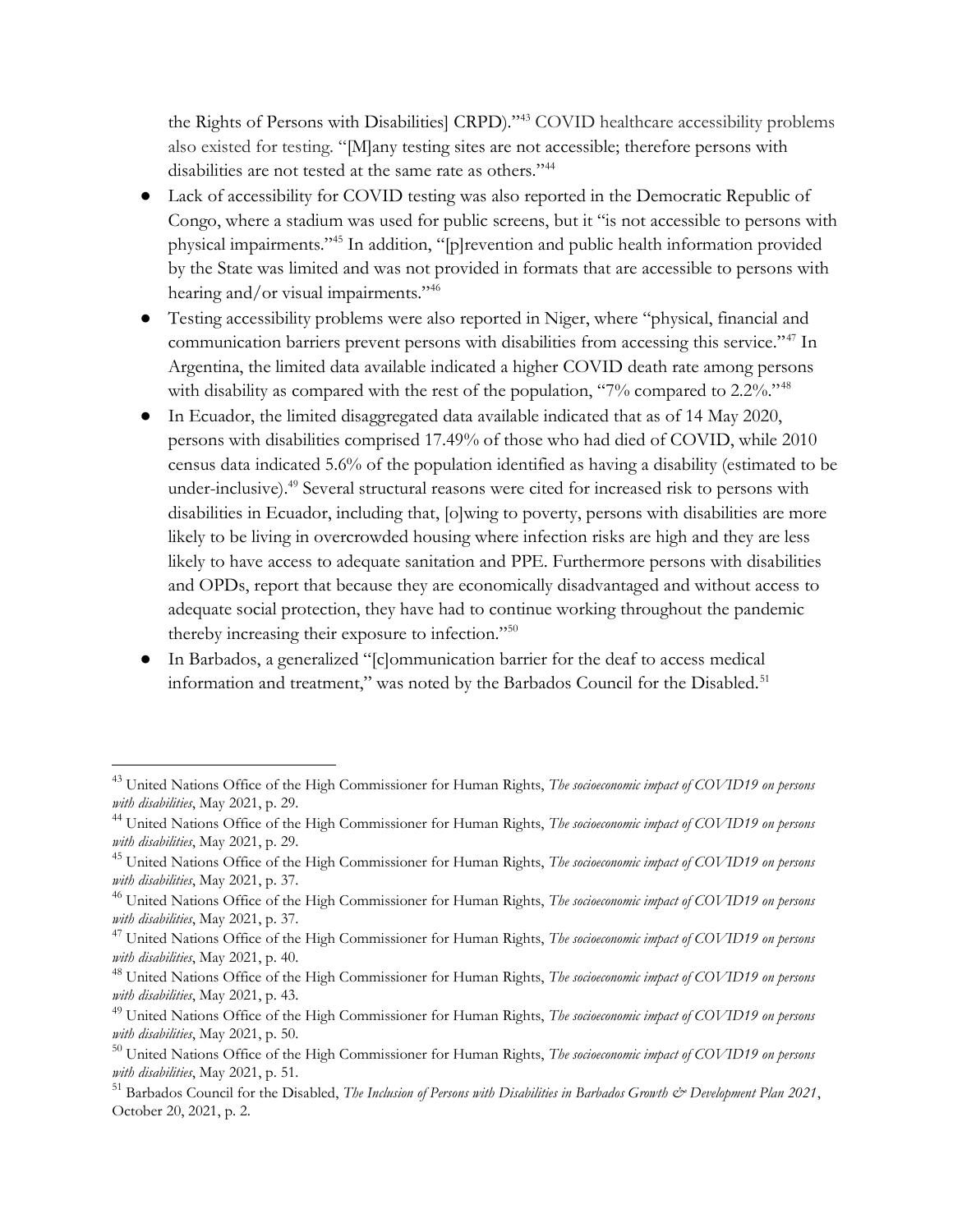- Lack of accessibility of public health information was also cited as among the reasons persons with disabilities may face greater risks from the pandemic in an overview of COVID-19 impacts on persons with disabilities in Africa.<sup>52</sup>
- Similarly, in a CBM Global and Stakeholder Group of Persons with Disabilities studies on COVID impacts in Bangladesh, Bolivia, and Nigeria, "lack of access to COVID-19 information for all persons with disabilities" was one of the common threads in the research.<sup>53</sup> Furthermore, researchers found "[t]here was no clarity on how persons with disabilities are included in vaccination programmes, which are severely limited due to lack of vaccines."<sup>54</sup>
- "People with disabilities reported a lack of accessible health information" in Papua New Guinea in 2021.<sup>55</sup>

As OHCHR noted, "[d]espite being a population that is particularly at-risk to COVID-19, persons with disabilities face even greater inequalities in accessing healthcare during the pandemic due to inaccessible health information and environments, as well as selective medical guidelines and protocols that may magnify the discrimination persons with disabilities face in healthcare provision. These protocols at times reveal medical bias against persons with disabilities concerning their quality of life and social value. For example, triage guidelines for allocation of scarce resources with exclusion criteria based on certain types of impairment, having high support needs for daily living, 'frailty', chances of 'therapeutic success', as well assumptions on 'life-years' left should they survive. Persons with disabilities and their families have also faced pressure within the health system to renounce resuscitation measures."<sup>56</sup> In addition, "[p]ublic information on COVID-19 measures is not systematically communicated nor disseminated in accessible formats and means to reach all persons with disabilities (e.g. sign language interpretation, captioning, Easy to Read format, etc)."<sup>57</sup> As noted by the UN Economic and Social Commission for Western Asia, "[p]ersons with disabilities are twice as likely to find health-care services and facilities inadequate, which makes it more difficult for them to recover from COVID-19. Moreover, persons with disabilities are three times more likely to be denied health care, which puts them at risk of not receiving treatment."<sup>58</sup> The UN Special Rapporteur on the Rights of Persons with Disabilities in March 17, 2020, affirmed, "persons with disabilities deserve to be reassured that their survival is a priority and urged States to establish clear

58 United Nations Economic and Social Commission for Western Asia, World Health Organization, The Impact of COVID-19 on Older Persons in the Arab Region, June 2020, p. 2.

<sup>&</sup>lt;sup>52</sup> Fotso, Arlette Simo, Centre Population et Développement (CEPED), Institut de Research pour le Développement (IRD), COVID-19 Pandemic, Lockdown, Restrictions and Disability in Africa, September 1, 2020.

<sup>&</sup>lt;sup>53</sup> CBM Global, Experiences of Persons with Disabilities in the COVID-19 Pandemic: Bangladesh, Bolivia, and Nigeria, June 21, 2021.

<sup>&</sup>lt;sup>54</sup> CBM Global, Experiences of Persons with Disabilities in the COVID-19 Pandemic: Bangladesh, Bolivia, and Nigeria, June 21, 2021.

<sup>&</sup>lt;sup>55</sup> CBM Global, Covid-19 Impacts People with Disabilities the Most in the Pacific and Timor-Leste, November 24, 2021.

<sup>&</sup>lt;sup>56</sup> United Nations Office of the High Commissioner for Human Rights, COVID-19 and the Rights of Persons with Disabilities: Guidance, April 29, 2020, p. 1-2.

<sup>&</sup>lt;sup>57</sup> United Nations Office of the High Commissioner for Human Rights, COVID-19 and the Rights of Persons with Disabilities: Guidance, April 29, 2020, p. 4.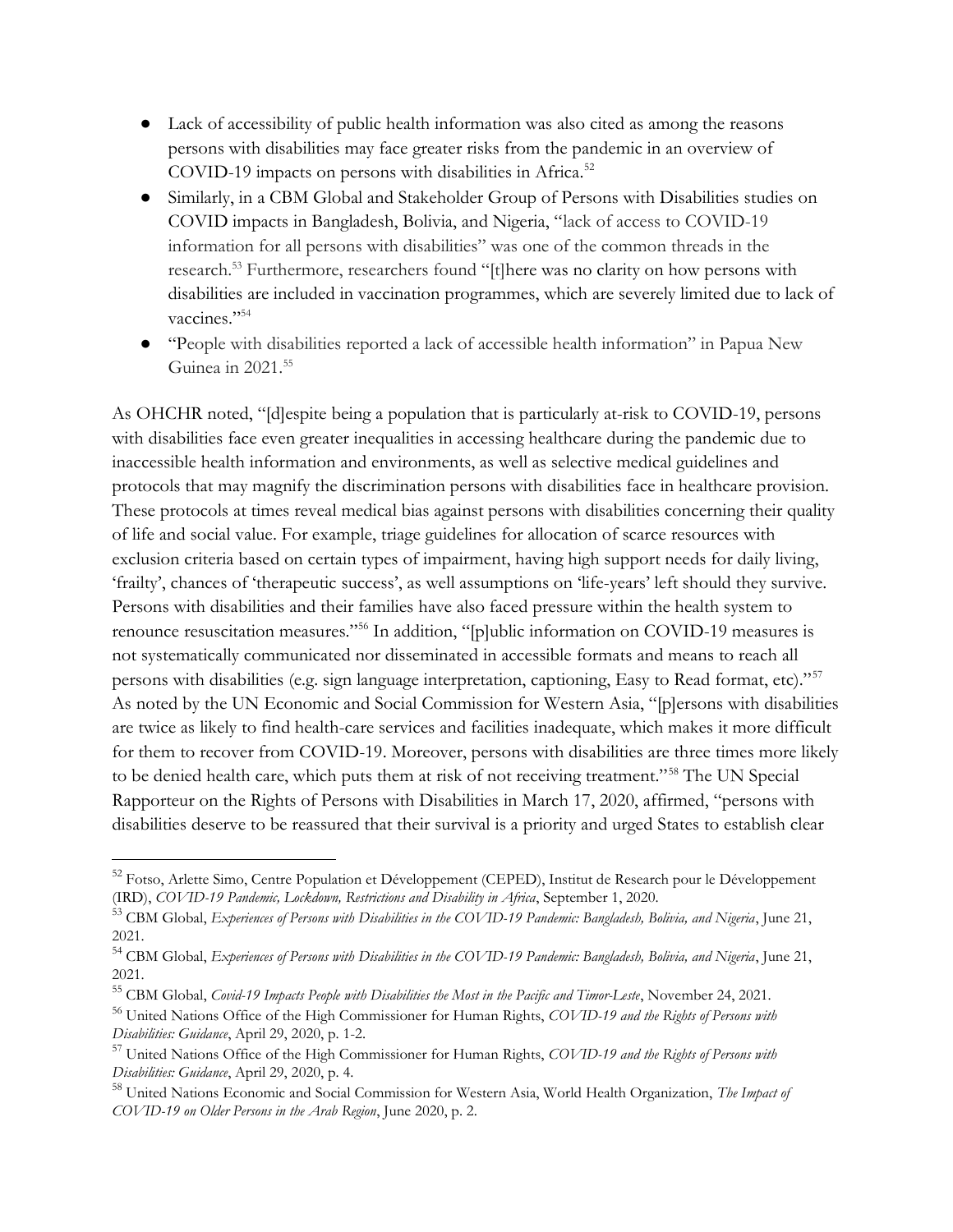protocols for public health emergencies to ensure that, when medical resources are scarce, access to healthcare, including life-saving measures, does not discriminate against people with disabilities."<sup>59</sup>

## Socio-economic Pandemic Impacts

Many OPDs expressed concern over the socio-economic impacts of the pandemic on certain groups of persons with disabilities who may disproportionately be affected due to pre-existing marginalized situations relating to structural discrimination, such as housing insecurity or overrepresentation in the informal economy.

The former was reported by OPDs in Bangladesh,<sup>60</sup> the Caribbean region,<sup>61</sup> and Timor Leste.<sup>62</sup> In Bangladesh, persons in situations of homelessness, including many persons with disabilities, did not receive adequate support during the pandemic, and only through direct advocacy were Protibondhi Nagorik Shangathaner Parishad (PNSP) [was?] able to secure housing for a few persons with disabilities via the Prime Minister's Asrayon (Shelter) Project.<sup>63</sup> In Dominica, the economic impacts of the pandemic caused inability to pay rent, with persons with disabilities facing eviction.<sup>64</sup> Ra'es Hadomi Timor Oan (RHTO) in Timor Leste reported persons with psychosocial disabilities in situations of homelessness pre-existing the pandemic did not receive required support.<sup>65</sup> Hanoi Association of Persons with Disabilities and Can Tho Association of People with Disabilities in Vietnam, however, reported that government "financial compensation schemes cover people with disability and homelessness, and provide flexible work arrangements for them, their families and caregivers."66

The situation of persons with disabilities in the informal sector was raised by OPDs in Bangladesh,<sup>67</sup> the Caribbean region,<sup>68</sup> Pakistan,<sup>69</sup> Nepal,<sup>70</sup> Uganda,<sup>71</sup> and Timor Leste.<sup>72</sup> As reported by Uganda National Action on Physical Disability, lockdowns "destroyed the informal sector," in which many persons with disabilities were employed, causing large-scale joblessness, leaving many surviving on

<sup>&</sup>lt;sup>59</sup> United Nations Special Rapporteur on the Rights of Persons with Disabilities, COVID-19: Who is Protecting the People with Disabilities?, March 17, 2020.

<sup>60</sup> Online call with Protibondhi Nagorik Shangathaner Parishad (PNSP), Bangladesh, July 29, 2021.

 $61$  Online call with OPDs in the Caribbean region, October 8, 2021.

<sup>62</sup> Email response from Ra'es Hadomi Timor Oan (RHTO), Timor Leste, August 16, 2021.

<sup>63</sup> Online call with Protibondhi Nagorik Shangathaner Parishad (PNSP), Bangladesh, July 29, 2021.

<sup>64</sup> Online call with OPDs in the Caribbean region, October 8, 2021.

<sup>65</sup> Email response from Ra'es Hadomi Timor Oan (RHTO), Timor Leste, August 16, 2021.

<sup>66</sup> Email responses from Hanoi Association of Persons with Disabilities and Can Tho Association of People with Disabilities, Vietnam, August 27, 2021, and October 9, 2021.

<sup>67</sup> Online call with Protibondhi Nagorik Shangathaner Parishad (PNSP), Bangladesh, July 29, 2021.

<sup>68</sup> Online call with OPDs in the Caribbean region, October 8, 2021.

<sup>69</sup> Online call with Sindh Persons with Disabilities Protection Authority, Pakistan, September 23, 2021.

 $^{70}$  Online calls with Disability Human Rights Promotion Society (DHRPS), Nepal, August 4, 2021, and September 28, 2021.

<sup>71</sup> Online call with OPD in Uganda, November 12, 2021.

<sup>72</sup> Email response from Ra'es Hadomi Timor Oan (RHTO), Timor Leste, August 16, 2021.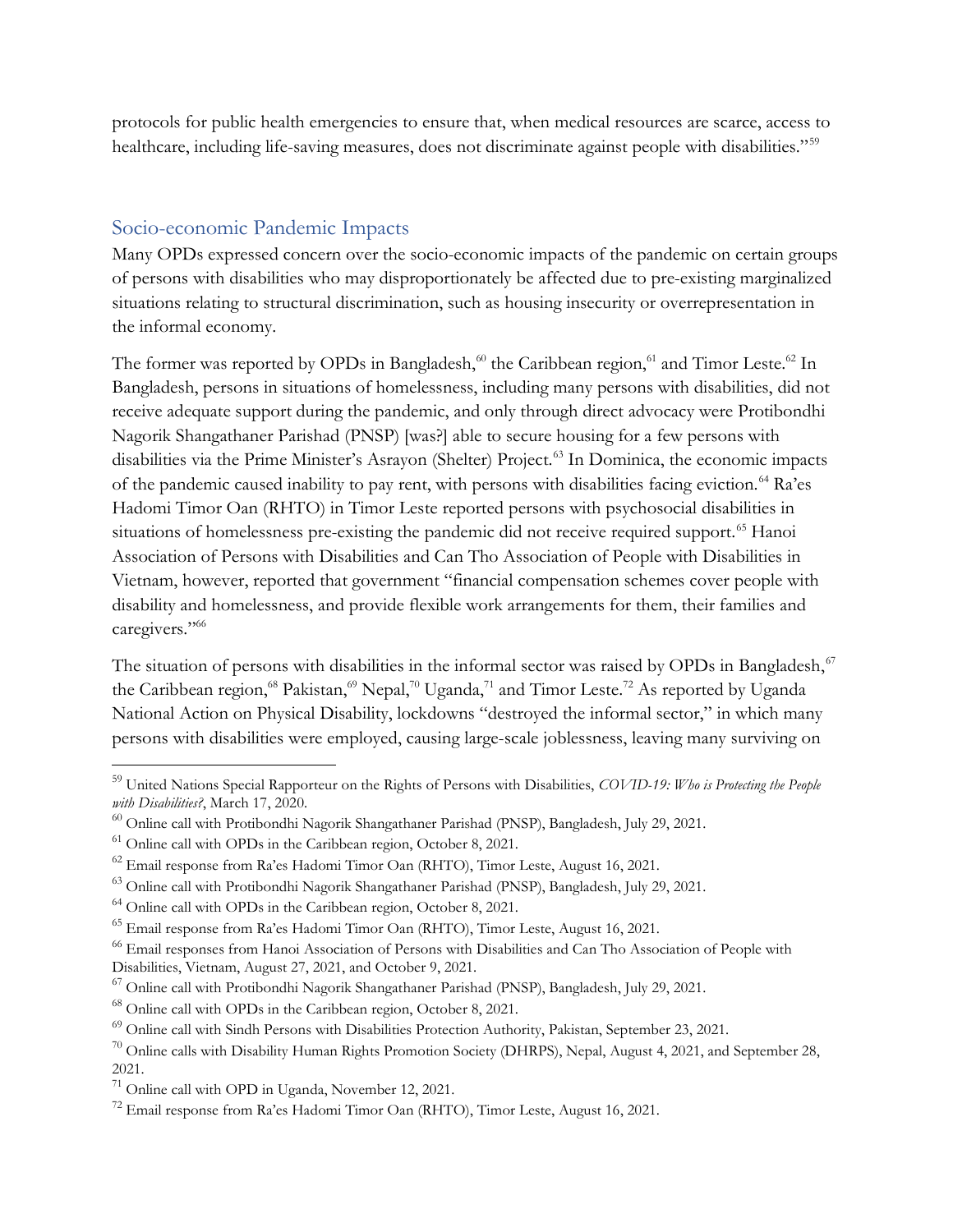charity.<sup>73</sup> In discussing impacts of lockdowns in Nepal, Disability Human Rights Promotion Society (DHRPS) cited the example of the harm to livelihoods of street singers, many of whom are persons with disabilities.<sup>74</sup> Though there had been some government relief efforts, they had not been adequately informed by data, leaving substantial support gaps.<sup>75</sup> Protibondhi Nagorik Shangathaner Parishad in Bangladesh reported severe socio-economic impacts of the pandemic on persons with disabilities, with many struggling for food and medicines and dropping into poverty.<sup>76</sup> Government social support programs had not been targeted to address needs of persons with disabilities, with assistance amounts being only 750 Taka per month (approximately 9 USD).<sup>77</sup> Sindh Persons with Disabilities Protection Authority in Pakistan emphasized the need for a disability-inclusive response to the public health crises, reporting that loss of livelihoods and deterioration in living standards were the largest pandemic impacts.<sup>78</sup> In St. Kitts and Nevis, government social assistance for economic hardship was underadvertised and highly inaccessible, being open for a very short period and entailing only a small stipend.<sup>79</sup>

The socioeconomic issues highlighted in conversations with OPDs coincide with other research findings. In a study by the UN Partnership on the Rights of Persons with Disabilities, "[a]s of 17 may 2020, of the 181 countries that have adopted social protection measures, 60 countries have specifically referred to persons with disabilities while announcing their relief measures."<sup>80</sup> As the UN Office of the High Commissioner for Human Rights (OHCHR) noted in May 2021:

COVID19 has had a devastating impact on all communities globally. However, its impact has not been equal, and persons with disabilities have been amongst the worst affected. Prior to the pandemic, persons with disabilities experienced widespread discrimination and exclusion. COVID19 has exacerbated existing inequalities resulting in persons with disabilities dying at higher rates, being pushed further into poverty and excluded from pandemic response measures.<sup>81</sup>

As observed by OHCHR, "COVID19 has highlighted and added to the risk of economic vulnerability of persons with disabilities, who are less likely than others to be employed and are

<sup>73</sup> Online call with OPD in Uganda, November 12, 2021.

<sup>&</sup>lt;sup>74</sup> Online calls with Disability Human Rights Promotion Society (DHRPS), Nepal, August 4, 2021, and September 28, 2021.

<sup>&</sup>lt;sup>75</sup> Online calls with Disability Human Rights Promotion Society (DHRPS), Nepal, August 4, 2021, and September 28, 2021.

<sup>76</sup> Online call with Protibondhi Nagorik Shangathaner Parishad (PNSP), Bangladesh, July 29, 2021. Email response from Protibondhi Nagorik Shangathaner Parishad (PNSP), Bangladesh, August 25, 2021.

<sup>77</sup> Online call with Protibondhi Nagorik Shangathaner Parishad (PNSP), Bangladesh, July 29, 2021.

<sup>78</sup> Online call with Sindh Persons with Disabilities Protection Authority, Pakistan, September 23, 2021.

<sup>79</sup> Online call with OPDs in the Caribbean region, October 8, 2021.

<sup>&</sup>lt;sup>80</sup> United Nations Partnership on the Rights of Persons with Disabilities, Initial overview of specific social protection measures for persons with disabilities and their families in response to COVID 19 crisis, May 2020, p. 3.

<sup>&</sup>lt;sup>81</sup> United Nations Office of the High Commissioner for Human Rights, The socioeconomic impact of COVID19 on persons with disabilities, May 2021, p. 2 (citing COVID-19 Disability Rights Monitor, Disability rights during the pandemic' September 2020, available at www.internationaldisabilityalliance.org; EDF, European Human Rights Report Impact of COVID-19 on Persons with Disabilities, Issue 5 (2021)).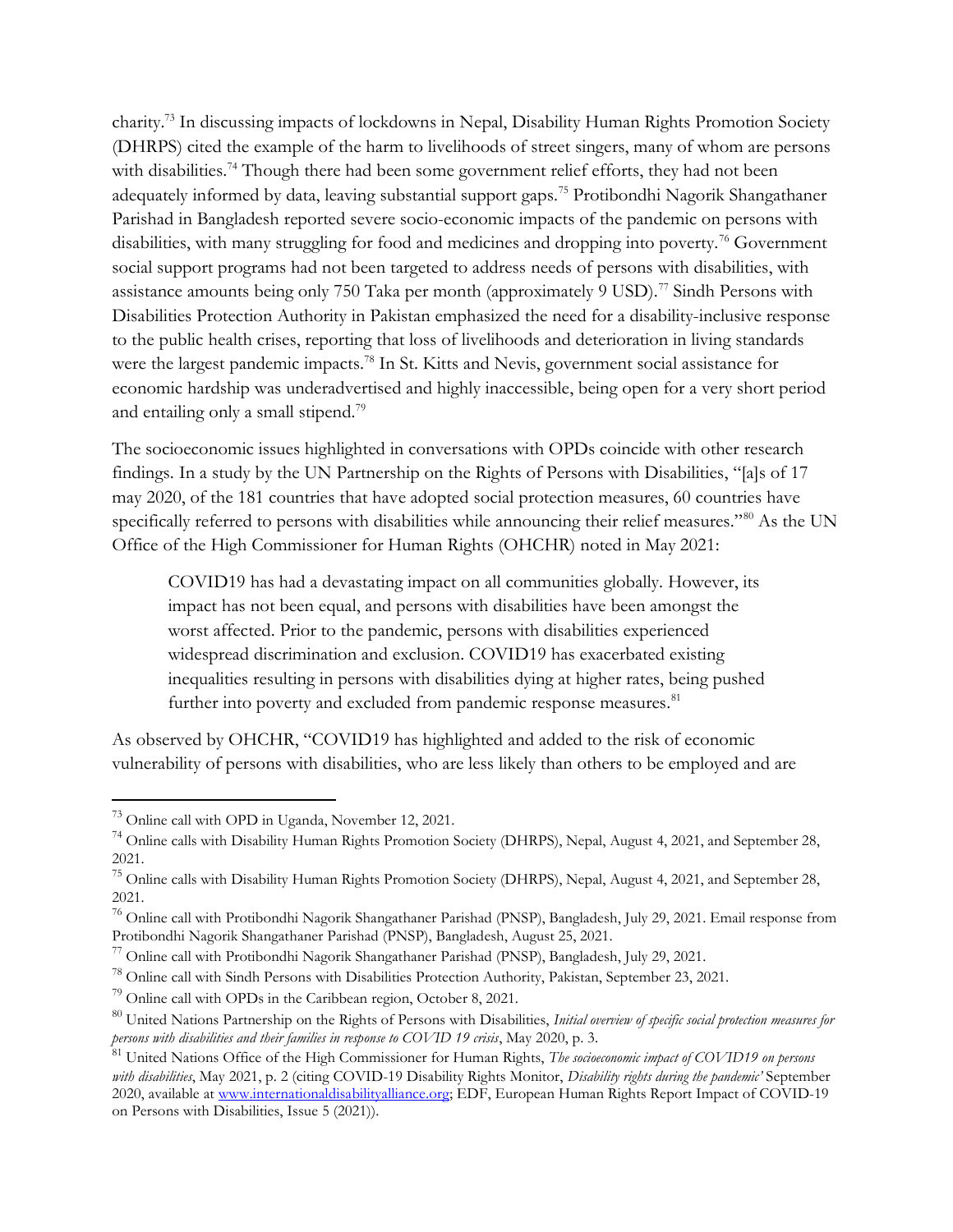overrepresented in the informal sector where they do not have access to employment-based social security and labour rights."<sup>82</sup> While noting some States had good practices in de-bureaucratizing the extension of disability-related assistance schemes during the pandemic, OHCHR also found accessibility problems, such that "owing to significant administrative barriers, lack of information and support in the application process, as well as restrictive qualification criteria, many persons with disabilities do not have a disability card. Those that do not have been excluded from receiving COVID19 emergency support."<sup>83</sup> These broader findings drew in part on examples from case studies, including:

- OHCHR reported in relation to Belarus that, "Overall the pandemic has exacerbated the inadequacies of support services that discriminate against persons with intellectual disabilities in particular. Persons whose personal assistant have been incapacitated with COVID19 and are as a result left without support have been particularly exposed to the inadequacy of the current community based services."<sup>84</sup>
- Regarding economic support policies enacted in Montenegro in light of the pandemic, OHCHR found "response and recovery measures have largely not been inclusive, and none have directly targeted persons with disabilities."<sup>85</sup> Nearly half of persons with disabilities surveyed reported a "negative economic impact" of the pandemic.<sup>86</sup> "Students with disabilities experienced not only interruptions in their education but also a loss of housing and food support."<sup>87</sup>
- In South Africa, where over 90% of persons with disabilities are unemployed, the government's suspension of hundreds of thousands of disability grants due to lack of funds meant those suddenly without assistance, "were requested to reapply and carryout the required medical assessments at the same time that infection rates were peaking within the second wave."88
- In the Democratic Republic of Congo, "COVID19 has pushed many persons with disabilities in Kinshasa further into poverty. Of the 80 persons with disabilities interviewed for this case study, 27.5% are now economically active compared to the 64% who were economically active prior to the pandemic... The majority of persons with disabilities [for the

<sup>&</sup>lt;sup>82</sup> United Nations Office of the High Commissioner for Human Rights, The socioeconomic impact of COVID19 on persons with disabilities, May 2021, p. 4.

 $83$  United Nations Office of the High Commissioner for Human Rights, The socioeconomic impact of COVID19 on persons with disabilities, May 2021, p. 5 (internal citations omitted).

<sup>&</sup>lt;sup>84</sup> United Nations Office of the High Commissioner for Human Rights, The socioeconomic impact of COVID19 on persons with disabilities, May 2021, p. 18.

<sup>&</sup>lt;sup>85</sup> United Nations Office of the High Commissioner for Human Rights, The socioeconomic impact of COVID19 on persons with disabilities, May 2021, p. 23.

<sup>&</sup>lt;sup>86</sup> United Nations Office of the High Commissioner for Human Rights, The socioeconomic impact of COVID19 on persons with disabilities, May 2021, p. 25.

 $87$  United Nations Office of the High Commissioner for Human Rights, The socioeconomic impact of COVID19 on persons with disabilities, May 2021, p. 25.

<sup>&</sup>lt;sup>88</sup> United Nations Office of the High Commissioner for Human Rights, The socioeconomic impact of COVID19 on persons with disabilities, May 2021, p. 33.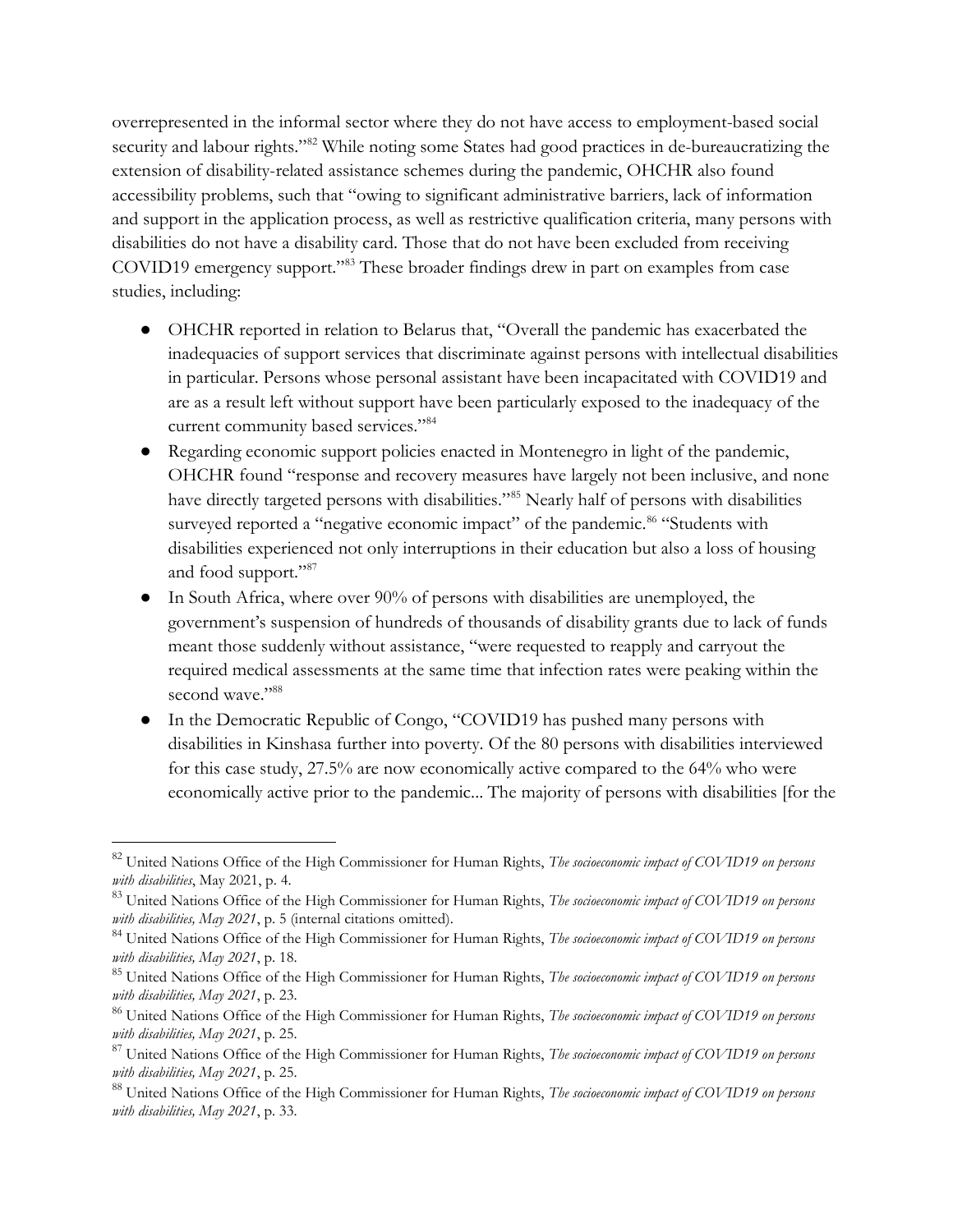OHCHR-commissioned study] said that they had not received any support to help mitigate the negative economic impact of the pandemic on their lives."<sup>89</sup> In Niger, economic harms from the pandemic resulted in persons with disabilities reporting "a reduction in their income that prevented them to pay for healthcare services and medication."<sup>90</sup> The disproportionate number of persons with disabilities working in the informal sector also contributed to disparate socioeconomic harms of the pandemic, including through job loss, income reduction, marketplace closures.<sup>91</sup> Available government "support was not enough to allow [persons with disabilities interviewed in the OHCHR-commissioned study] to meet their basic needs including food, water, shelter and medication."<sup>92</sup>

- Though disaggregated data was not available in Argentina, OHCHR's study indicated "persons with disabilities are more likely to be unemployed than others and are disproportionately represented in the informal sector where they do not have access to social security and labour rights."<sup>93</sup>
- In Ecuador, the government introduced austerity measures in 2020 that "further exacerbated the negative impact that COVID19 has had on persons with disabilities who were already living in poverty at a higher rate than others."<sup>94</sup> The impact on persons with disabilities was greater in part due to overrepresentation in the informal economy and corresponding lack of access to labor and social benefits.<sup>95</sup>

OHCHR also observed other structural factors contributing to a disproportionate socioeconomic impact of the pandemic on persons with disabilities, including that their "households which typically face extra costs and expenditures related to disability (accessible housing and equipment, assistive devices, specific goods and services, etc), pulling them more rapidly into poverty."<sup>96</sup> The United Nations Children's Fund (UNICEF) noted that the COVID crises was layered upon existing disparities faced by children with disabilities, including significantly lower access to sanitation, water, and educational resources.<sup>97</sup> The UN ECLAC noted too that, "[c]onsidering that persons with disabilities already had a weak position in the labour market and significant participation in the

<sup>&</sup>lt;sup>89</sup> United Nations Office of the High Commissioner for Human Rights, The socioeconomic impact of COVID19 on persons with disabilities, May 2021, p. 37.

 $90$  United Nations Office of the High Commissioner for Human Rights, The socioeconomic impact of COVID19 on persons with disabilities, May 2021, p. 41.

<sup>&</sup>lt;sup>91</sup> United Nations Office of the High Commissioner for Human Rights, The socioeconomic impact of COVID19 on persons with disabilities, May 2021, p. 41.

 $92$  United Nations Office of the High Commissioner for Human Rights, The socioeconomic impact of COVID19 on persons with disabilities, May 2021, p. 41.

<sup>&</sup>lt;sup>93</sup> United Nations Office of the High Commissioner for Human Rights, The socioeconomic impact of COVID19 on persons with disabilities, May 2021, p. 43.

<sup>&</sup>lt;sup>94</sup> United Nations Office of the High Commissioner for Human Rights, The socioeconomic impact of COVID19 on persons with disabilities, May 2021, p. 49.

<sup>&</sup>lt;sup>95</sup> United Nations Office of the High Commissioner for Human Rights, The socioeconomic impact of COVID19 on persons with disabilities, May 2021, p. 51.

<sup>&</sup>lt;sup>96</sup> United Nations Office of the High Commissioner for Human Rights, COVID-19 and the Rights of Persons with Disabilities: Guidance, April 29, 2020, p. 1-2.

<sup>&</sup>lt;sup>97</sup> United Nations Children's Fund (UNICEF), Leaving No One Behind during the Pandemic, December 2021.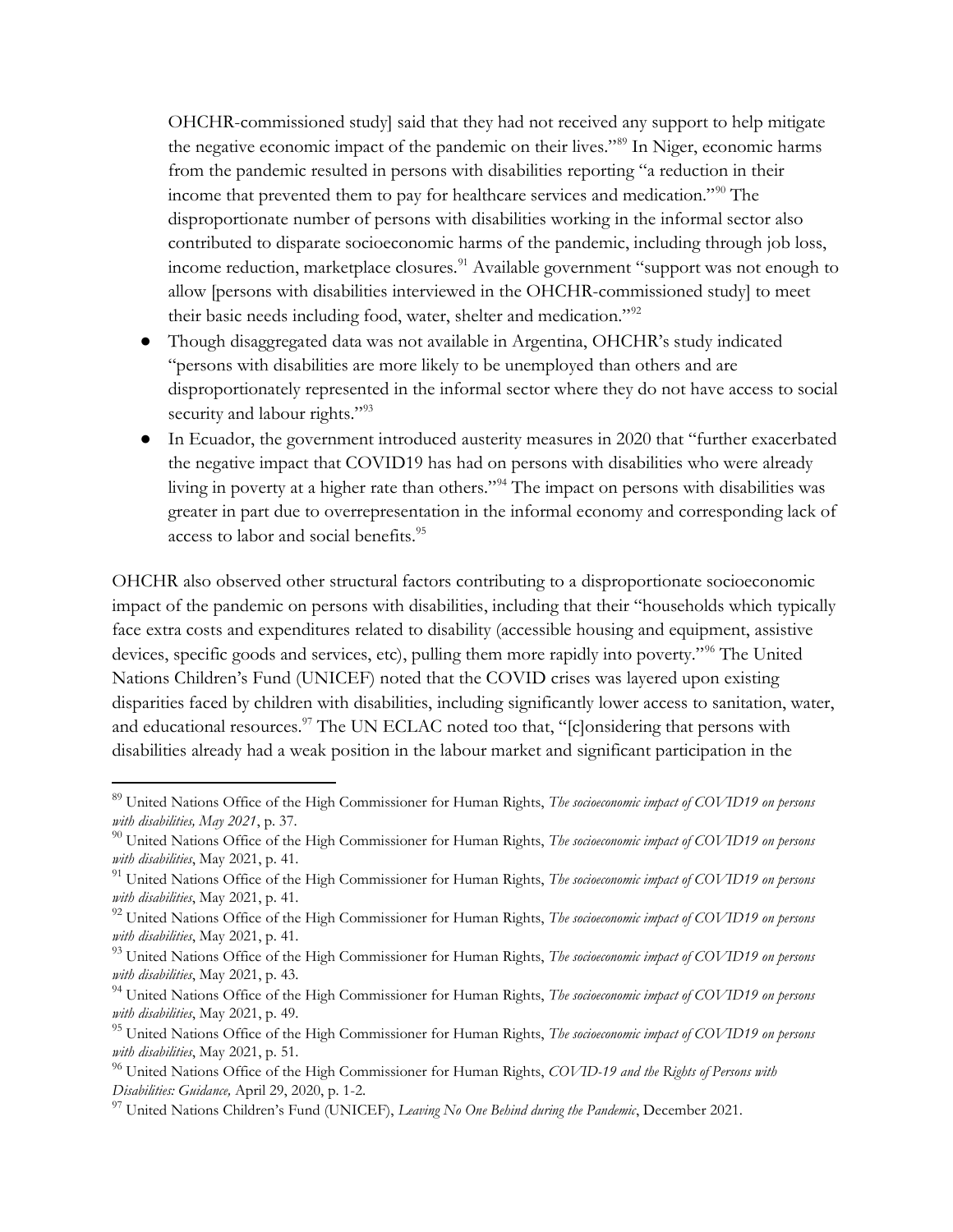services sector and informal employment, this population is likely to be particularly affected by the adverse labour market scenario during the crisis and the recovery period...research in Paraguay estimated that 40% of persons with disabilities in the country became unemployed after the start of the quarantine, with significant impacts on their household incomes."<sup>98</sup> In Vietnam, a survey by the UN Development Programme found "an astonishing 30% of respondents were made unemployed due to COVID-19. Another 49% saw their working hours reduced. Among those who work, 59% received a pay cut."<sup>99</sup>

Similarly, in a CBM Global and Stakeholder Group of Persons with Disabilities studies on COVID impacts in Bangladesh, Bolivia, and Nigeria, "barriers in receiving social protection measures and employment" was one of the common threads in the research.<sup>100</sup> In Papua New Guinea, persons with disabilities reported "extreme economic hardship and a lack of government support," according to CBM Global.<sup>101</sup>

# Inaccessible Services during the Pandemic

OPDs also reported increased inadequacies in accessibility of a broad range of services during the pandemic, including education. transport, support for daily activities and non-COVID healthcare.

In Bangladesh, OPDs reported persons with mobility and hearing disabilities were particularly impacted by difficulties in accessing healthcare in the pandemic, and noted that frequent lockdowns hampered regular medical services, including medical therapies for persons with higher support needs, with government and private therapy centers closed.<sup>102</sup> In Timor Leste, persons with disabilities were facing greater levels of inaccessibility of public transport, services, and healthcare facilities in the context of the pandemic.<sup>103</sup>

In Uganda the education of students generally has suffered, but students with disabilities have been acutely impacted because modes of education on television, video and internet are often not provided accessibly: sign language is often not available and accessibility is inadequate for persons with sight or attention-related disabilities.<sup>104</sup> School closures were also cited as disparately impacting

<sup>&</sup>lt;sup>98</sup> United Nations Economic Commission for Latin American and the Caribbean, Persons with disabilities and coronavirus disease (COVID-19) in Latin America and the Caribbean: status and guidelines, April 2020, p. 2-3. (citing ABC Color, El 40% de personas con discapacidad quedaron desempleadas durante cuarentena, April 6, 2020).

 $^{99}$  United Nations Development Programme, Rapid Assessment of the Socio-Economic Impact of COVID-19 on Persons with Disabilities in Vietnam, May 2020, p. 7.

 $^{100}$  CBM Global, Experiences of Persons with Disabilities in the COVID-19 Pandemic: Bangladesh, Bolivia, and Nigeria, June 21, 2021.

<sup>&</sup>lt;sup>101</sup> CBM Global, *Covid-19 Impacts People with Disabilities the Most in the Pacific and Timor-Leste*, November 24, 2021.

<sup>&</sup>lt;sup>102</sup> Online call with Protibondhi Nagorik Shangathaner Parishad (PNSP), Bangladesh, July 29, 2021. Email response from Protibondhi Nagorik Shangathaner Parishad (PNSP), Bangladesh, August 25, 2021.

<sup>103</sup> Email response from Ra'es Hadomi Timor Oan (RHTO), Timor Leste, August 16, 2021.

<sup>&</sup>lt;sup>104</sup> Online call with OPD in Uganda, November 12, 2021.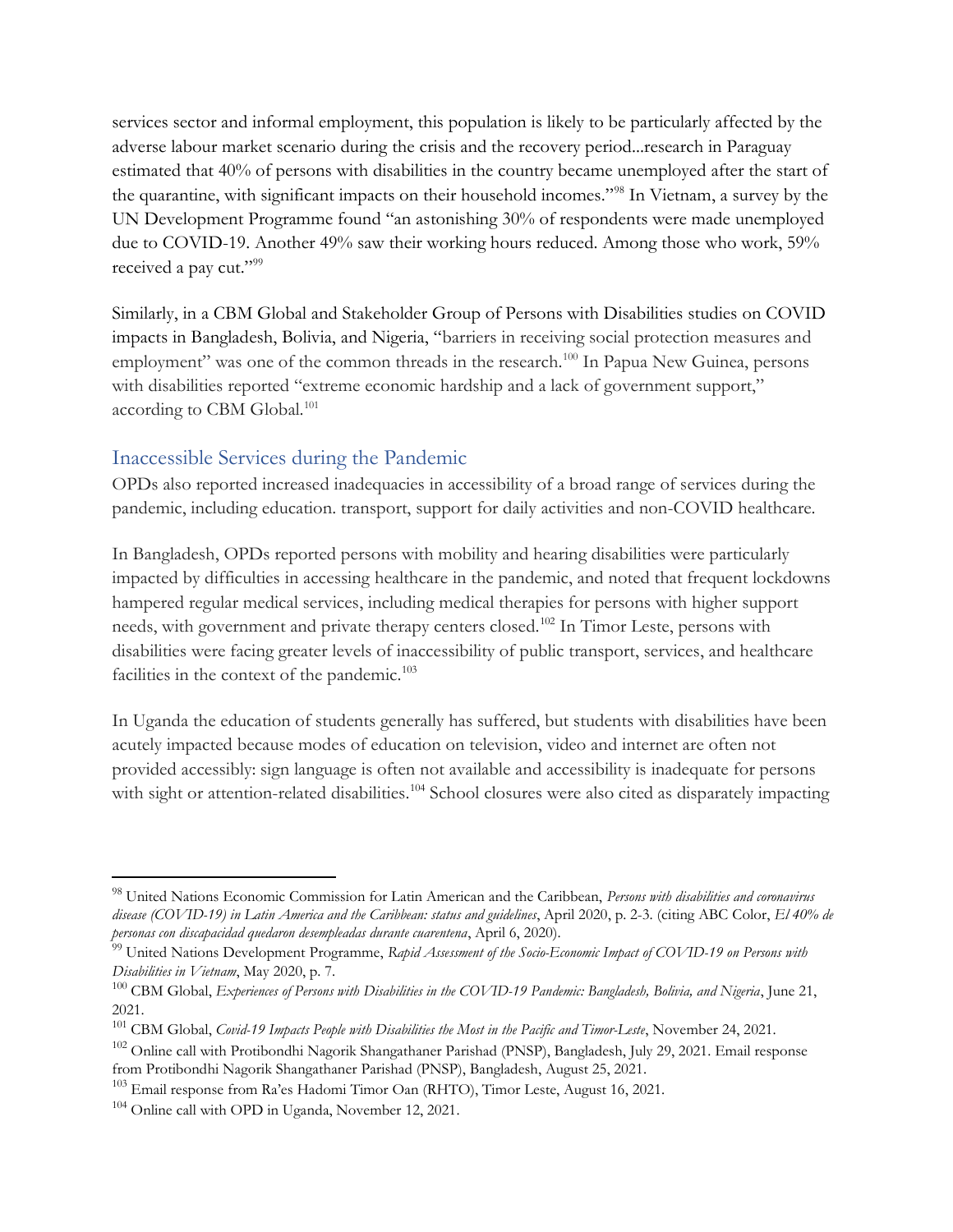the rights of persons with disabilities in Nepal.<sup>105</sup> In Bangladesh, as of August 2021, educational institutions had been shut down since March 2020, with particular impacts on persons with intellectual disabilities.<sup>106</sup> Certain schools for persons with disabilities with hostels under the National Disabled Development Foundation (JPUF) were closed due to the pandemic, "and those students had to go back to their families where most of them mainly live hand to mouth."<sup>107</sup>

Observations from other sources align with the concerns raised by OPDs regarding inaccessibility of certain services in the context of the pandemic. A Lancet study observed, "People with disabilities have been overlooked or are an afterthought in the education provision for children with special educational needs, the provision of personal protective equipment in social care, or the inclusion of sign language in government announcements."<sup>108</sup> OHCHR reported that:

- In relation to Belarus, "[g]overnment officials claim that information has been disseminated to persons with disabilities through targeted telephone calls. However, OPDs and persons with disabilities claim these calls did not reach the vast majority of persons in need of access to information."<sup>109</sup>
- $\bullet$  In Montenegro, of 90 persons with disabilities respondents to a questionnaire, 62% reported health harms related to the pandemic, including "because of reduction in access to regular health care, medication, medical equipment and/or assistive devices."<sup>110</sup> Furthermore, "Taxi services were suspended and public transport systems significantly reduced... [P]ersons with disabilities who do not have a driving licence and are reliant on others to drive them where left without transportation."<sup>111</sup> In addition, "children and youth with disabilities were largely excluded from online education, as they were not provided with assistive devices, internet connection and adequate support in the teaching process."<sup>112</sup>
- In South Africa, "[s]tudents with disabilities faced a detrimental impact on their education and mental health, as consequence of the closure of schools... [W]hile mainstream schools were reopen after the development of general guidelines, special schools remained closed because no guidelines were developed for them."<sup>113</sup> After piecemeal re-openings that were underinclusive of all persons with disabilities, and ensuing legal action against the

<sup>&</sup>lt;sup>105</sup> Online calls with Disability Human Rights Promotion Society (DHRPS), Nepal, August 4, 2021, and September 28, 2021.

<sup>106</sup> Email response from Protibondhi Nagorik Shangathaner Parishad (PNSP), Bangladesh, August 25, 2021.

<sup>&</sup>lt;sup>107</sup> Email response from Protibondhi Nagorik Shangathaner Parishad (PNSP), Bangladesh, August 25, 2021.

<sup>&</sup>lt;sup>108</sup> Shakespeare, Ndagire and Seketi. Triple Jeopardy: Disabled People and the COVID-19 Pandemic, The Lancet, March 16, 2021 (internal citations omitted).

 $109$  United Nations Office of the High Commissioner for Human Rights, The socioeconomic impact of COVID19 on persons with disabilities, May 2021, p. 18.

<sup>&</sup>lt;sup>110</sup> United Nations Office of the High Commissioner for Human Rights, The socioeconomic impact of COVID19 on persons with disabilities, May 2021, p. 24.

<sup>&</sup>lt;sup>111</sup> United Nations Office of the High Commissioner for Human Rights, The socioeconomic impact of COVID19 on persons with disabilities, May 2021, p. 25.

<sup>&</sup>lt;sup>112</sup> United Nations Office of the High Commissioner for Human Rights, *The socioeconomic impact of COVID19 on persons* with disabilities, May 2021, p. 26.

<sup>&</sup>lt;sup>113</sup> United Nations Office of the High Commissioner for Human Rights, *The socioeconomic impact of COVID19 on persons* with disabilities, May 2021, p. 30.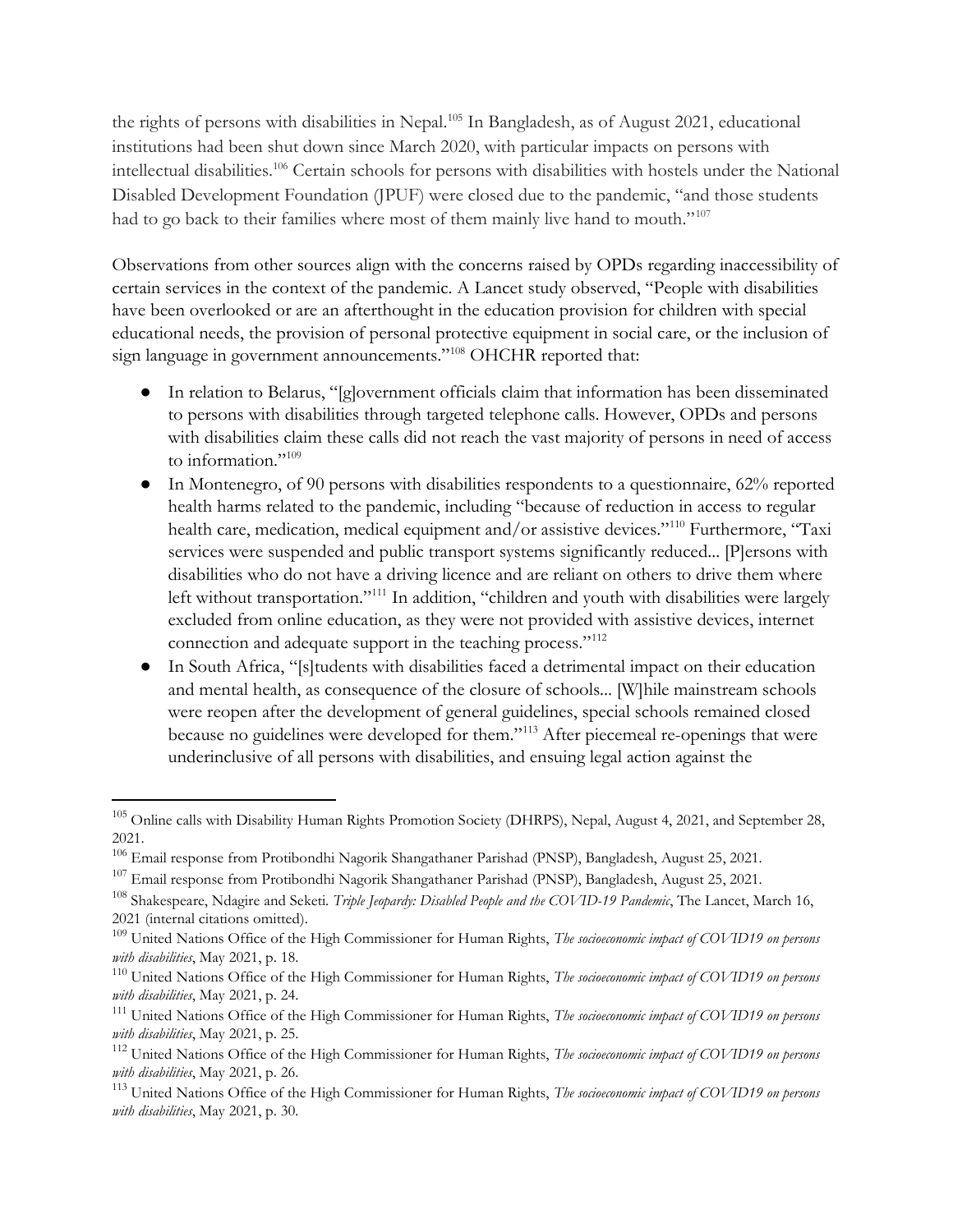government, as of February 2021 (11 months into the closures), "[s]ome special schools remain closed as they do not have the resources, including PPE, or support to implement the guidance."<sup>114</sup> Regarding accessibility in healthcare, "[p]ersons with hearing impairments report telephone and online consultations were not accessible as no support was provided to ensure that they could communicate in an effective manner with their healthcare professional."<sup>115</sup>

- In the Democratic Republic of Congo, "[m]ovement restrictions, imposed to prevent the spread of COVID19, had a negative impact on access by persons with disabilities to healthcare."<sup>116</sup>
- In Argentina, "[t]he pandemic has exacerbated the barriers that students with disabilities experience in accessing education... [O]fficial materials, including on the Ministry of Education's remote portal as well as television networks, are not accessible to students with visual and/or hearing impairments."<sup>117</sup>

Regarding education in Africa, with the exception of Algeria, distance learning initiatives were often inaccessible, including because "not enough stress is put on inclusiveness dimension when programs are put in place."<sup>118</sup> A study in India observed, "2 out of every five people (42.5%) with disability [interviewed out of 403] reported that lockdown had made it difficult for them to access routine medical care."<sup>119</sup> The study also noted, "[a]n overwhelming proportion (73.3%) stated that children were distressed with school closures and it had affected learning (school level education)."<sup>120</sup> As OHCHR stated, "students with disabilities are facing barriers on account of the absence of required equipment, access to internet, accessible materials and support necessary to permit them to follow online school programs. As a result, many students with disabilities are being left behind, particularly students with intellectual disabilities."<sup>121</sup>

Public transport accessibility has also been hampered during the pandemic. In a survey by UN Women, some respondents, also "identified that accessible forms of public transportation in their

<sup>&</sup>lt;sup>114</sup> United Nations Office of the High Commissioner for Human Rights, *The socioeconomic impact of COVID19 on persons* with disabilities, May 2021, p. 31.

<sup>&</sup>lt;sup>115</sup> United Nations Office of the High Commissioner for Human Rights, The socioeconomic impact of COVID19 on persons with disabilities, May 2021, p. 31.

<sup>&</sup>lt;sup>116</sup> United Nations Office of the High Commissioner for Human Rights, *The socioeconomic impact of COVID19 on persons* with disabilities, May 2021, p. 36.

 $117$  United Nations Office of the High Commissioner for Human Rights, The socioeconomic impact of COVID19 on persons with disabilities, May 2021, p. 46.

<sup>&</sup>lt;sup>118</sup> Fotso, Arlette Simo, Centre Population et Développement (CEPED), Institut de Research pour le Développement (IRD), COVID-19 Pandemic, Lockdown, Restrictions and Disability in Africa, September 1, 2020.

<sup>&</sup>lt;sup>119</sup> Indian Institute of Public Health Hyderabad (IIPH-H), CBM and Humanity Inclusion, Public Health Foundation of India, A Strategic Analysis of Impact of COVID-19 on Persons with Disabilities in India, August 2020, p. 10.

<sup>&</sup>lt;sup>120</sup> Indian Institute of Public Health Hyderabad (IIPH-H), CBM and Humanity Inclusion, Public Health Foundation of India, A Strategic Analysis of Impact of COVID-19 on Persons with Disabilities in India, August 2020, p. 12.

<sup>&</sup>lt;sup>121</sup> United Nations Office of the High Commissioner for Human Rights, COVID-19 and the Rights of Persons with Disabilities: Guidance, April 29, 2020, p. 6.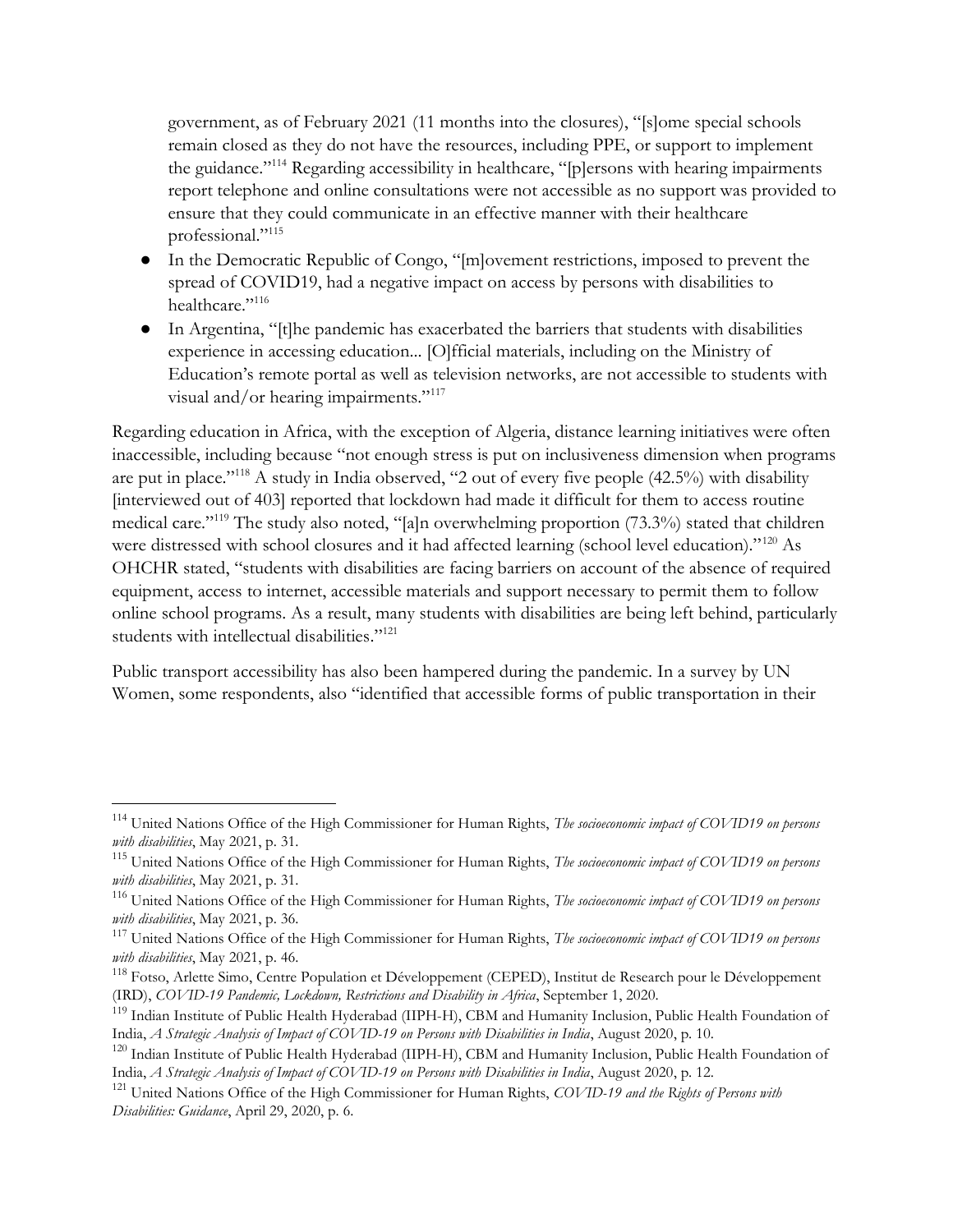communities had either stopped running or had become unaffordable, which meant they had been cut off from stores and services to meet their needs."<sup>122</sup>

As observed by OHCHR, "[m]any persons with disabilities who rely on others for daily living (through formal support by service providers or informal support by relatives/friends) find themselves without support due to movement restrictions and physical distancing measures. This may leave them at high risk without access to food, essential goods and medicine, and prevented from carrying out basic daily activities such as bathing, cooking, or eating."<sup>123</sup>

## Lack of Disaggregated Data on Pandemic Impacts on Persons with Disabilities

OPDs frequently cited a lack of official disaggregated and disability-inclusive data as a source of difficulty in assessing impacts of the pandemic and a hinderance to sound and rights-compliant state policymaking in relation to persons with disabilities. In Vietnam, no data was being kept by the government regarding vaccination of persons with disabilities.<sup>124</sup> In Timor Leste, OPDs observed the government was not gathering disaggregated data on the pandemic in relation to persons with disabilities.<sup>125</sup> No data existed in relation to COVID infections and persons with disabilities in Nepal.<sup>126</sup> In Bangladesh, OPDs reported the digital vaccine registration app, "has no indicator of persons with disabilities," despite containing other information, such as profession and gender.<sup>127</sup> Data was also missing on persons with disabilities infected by COVID or who died as a result.<sup>128</sup> Data was similarly lacking on how persons with disabilities with high support needs or comorbidities fared if infected.<sup>129</sup> The government also had no disaggregated data on how many persons with disabilities dropped below the poverty line, were excluded from education, lacked access to digital devices, or were left unemployed in the context of the pandemic.<sup>130</sup> In Pakistan, the government did provide data on COVID-19 at a general level, but did not disaggregate it relating to persons with disabilities.<sup>131</sup> OPDs in Tanzania reported a similar situation, with general data being made available by the government but a lack of information on persons with disabilities in particular.<sup>132</sup> OPDs in

<sup>128</sup> Email response from Protibondhi Nagorik Shangathaner Parishad (PNSP), Bangladesh, August 25, 2021.

<sup>&</sup>lt;sup>122</sup> United Nations Entity for Gender Equality and the Empowerment of Women, Meeting Basic Needs for Women and Girls with Disabilities during COVID-19, 2020, p. 3.

<sup>&</sup>lt;sup>123</sup> United Nations Office of the High Commissioner for Human Rights, COVID-19 and the Rights of Persons with Disabilities: Guidance, April 29, 2020, p. 4.

<sup>&</sup>lt;sup>124</sup> Email responses from Hanoi Association of Persons with Disabilities and Can Tho Association of People with Disabilities, Vietnam, August 27, 2021, and October 9, 2021.

<sup>&</sup>lt;sup>125</sup> Email response from Ra'es Hadomi Timor Oan (RHTO), Timor Leste, August 16, 2021.

<sup>&</sup>lt;sup>126</sup> Email response from Disability Human Rights Promotion Society (DHRPS), Nepal, August 30, 2021.

<sup>&</sup>lt;sup>127</sup> Email response from Protibondhi Nagorik Shangathaner Parishad (PNSP), Bangladesh, August 25, 2021.

<sup>129</sup> Email response from Protibondhi Nagorik Shangathaner Parishad (PNSP), Bangladesh, August 25, 2021.

<sup>130</sup> Email response from Protibondhi Nagorik Shangathaner Parishad (PNSP), Bangladesh, August 25, 2021.

<sup>&</sup>lt;sup>131</sup> Online call with Sindh Persons with Disabilities Protection Authority, Pakistan, September 23, 2021.

<sup>132</sup> Online call with OPD in Tanzania, November 12, 2021.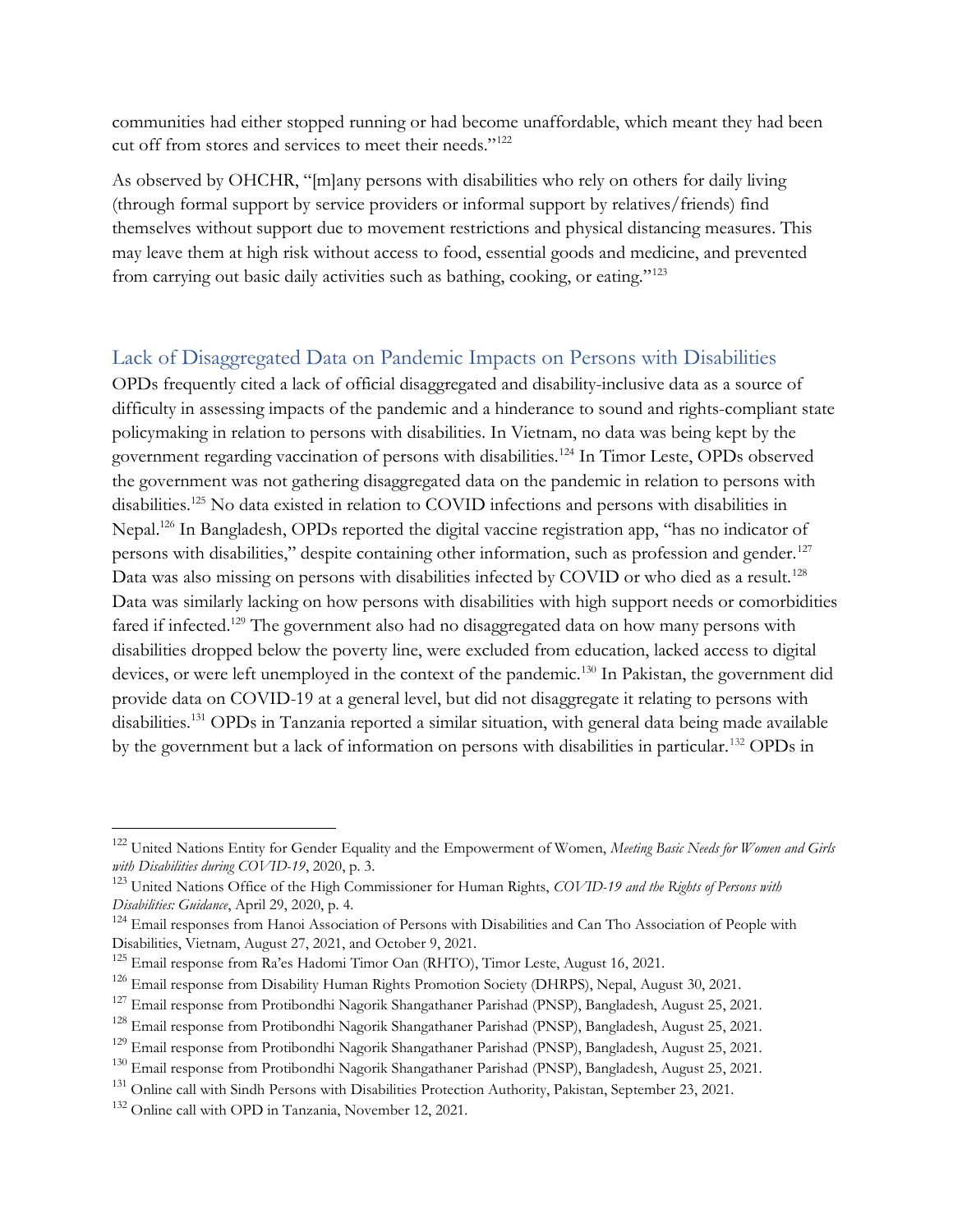Latin America emphasized the need for improved data collection regarding the pandemic and rights of persons with disabilities.<sup>133</sup>

As noted by OHCHR, "[d]ata collection is essential to design and monitor policy that gives effect to the rights of persons with disabilities and is a requirement of States Parties to the Convention on the Rights of Persons with Disabilities (Article 31)."<sup>134</sup>

It found, however, many States where such data was not available:

- Relating to Belarus, "The government to date has decided not to define persons with disabilities as a group particularly vulnerable to COVID19 and the negative impacts of the crisis. This has resulted in a lack of targeted action to mitigate the disproportionate impact of the pandemic on persons with disabilities."<sup>135</sup> Coupled with little government transparency more broadly, this phenomenon has meant, "the health outcome and mortality rate amongst the population of persons with disabilities is not known."<sup>136</sup> Indeed, the lack of disaggregated data is often an outcome of the lack of official recognition of groups who may face discrimination, in breach of obligations to take steps to ensure non-discrimination and guarantee substantive equality.
- In Montenegro, "[t]he health outcomes and mortality rate among the population of persons with disabilities is not known. Montenegro has no systematized data on persons with disabilities, in breach of data collection requirements under the Convention on the Rights of Persons with Disabilities (CRPD)."137
- In South Africa, COVID "[i]nfection and mortality data is not disaggregated by disability therefore the impact on the population of persons with disabilities is unknown."<sup>138</sup>
- In the Democratic Republic of Congo, "[t]here is a gap in reliable data regarding the population of persons with disabilities."<sup>139</sup>
- "Official data on COVID19 infection and mortality rates is not disaggregated by disability," in Argentina, according to OHCHR.<sup>140</sup>

<sup>133</sup> Online call with Red Latinoamericana de Organizaciones de Personas con Discapacidad y sus Familias (RIADIS) and members, September 9, 2021.

<sup>&</sup>lt;sup>134</sup> United Nations Office of the High Commissioner for Human Rights, The socioeconomic impact of COVID19 on persons with disabilities, May 2021, p. 13.

<sup>&</sup>lt;sup>135</sup> United Nations Office of the High Commissioner for Human Rights, *The socioeconomic impact of COVID19 on persons* with disabilities, May 2021, p. 18.

<sup>&</sup>lt;sup>136</sup> United Nations Office of the High Commissioner for Human Rights, *The socioeconomic impact of COVID19 on persons* with disabilities, May 2021, p. 18.

<sup>&</sup>lt;sup>137</sup> United Nations Office of the High Commissioner for Human Rights, The socioeconomic impact of COVID19 on persons with disabilities, May 2021, p. 23.

<sup>&</sup>lt;sup>138</sup> United Nations Office of the High Commissioner for Human Rights, The socioeconomic impact of COVID19 on persons with disabilities, May 2021, p. 29.

 $139$  United Nations Office of the High Commissioner for Human Rights, *The socioeconomic impact of COVID19 on persons* with disabilities, May 2021, p. 36.

<sup>&</sup>lt;sup>140</sup> United Nations Office of the High Commissioner for Human Rights, The socioeconomic impact of COVID19 on persons with disabilities, May 2021, p. 43.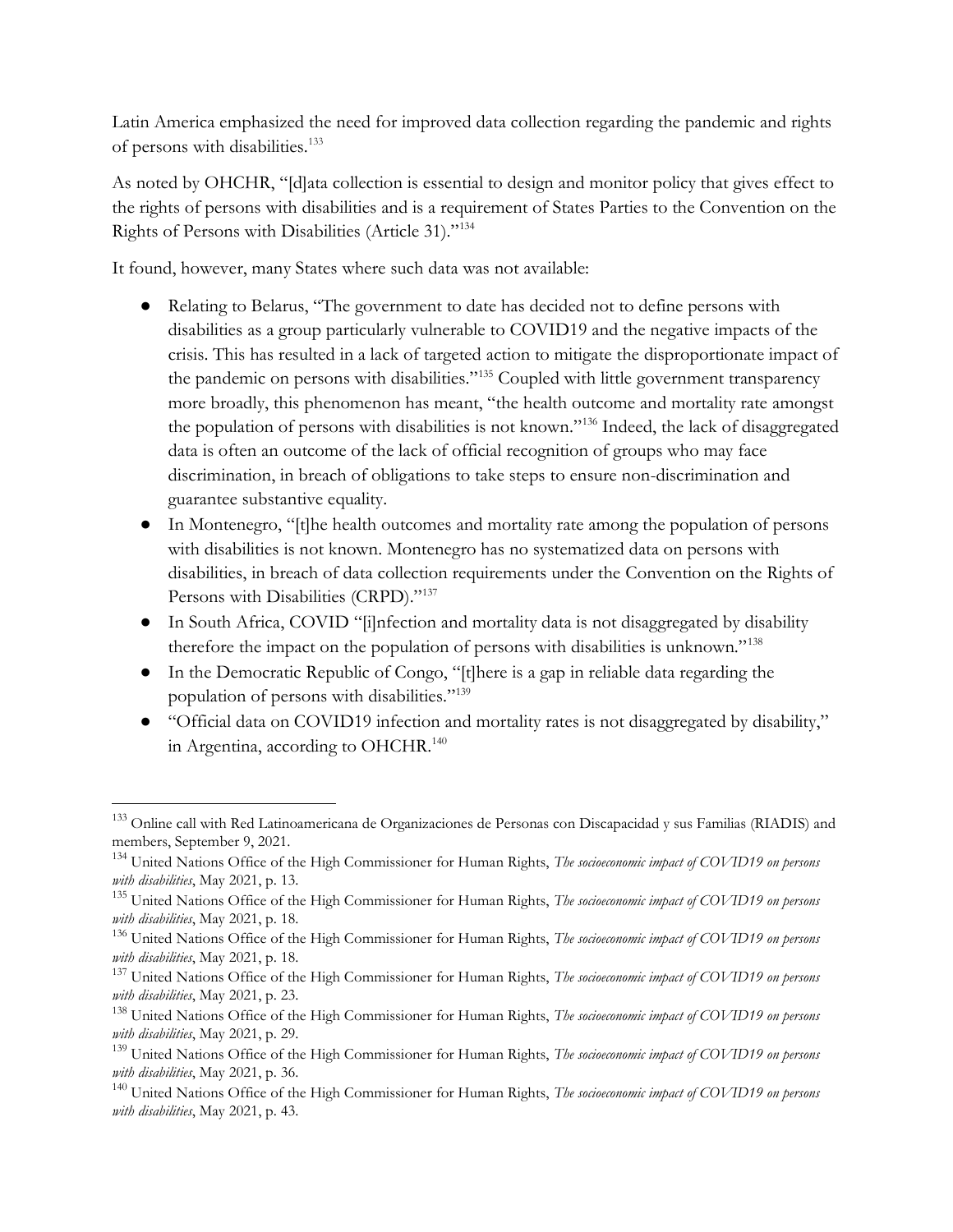Some States did collect and publish disaggregated data on COVID infection and mortality rates. For instance, the OHCHR-commissioned study noted that, "[t]he [United Kingdom] collects and publishes data on COVID19 infection and mortality rates disaggregated by disability, age and sex."<sup>141</sup>

Other international agencies and OPDs also noted the problem of a lack of disaggregated data, often building on gaps pre-existing the pandemic. The Barbados Council for the Disabled noted that 2010 census data noted the number of persons with disabilities but did not provide other breakdowns relating to specific situations, such as socioeconomic conditions or educational and employment needs and backgrounds.<sup>142</sup> In India, Vidhi Centre for Legal Policy reported that registration forms for COVID vaccination did not have an option for noting disability.<sup>143</sup> In a CBM Global and Stakeholder Group of Persons with Disabilities studies on COVID impacts in Bangladesh, Bolivia, and Nigeria, "[l]ack of data on how many persons with disabilities had been infected or died because of COVID-19, and how many were impacted from a socio-economic perspective" was one of the common threads in the research.<sup>144</sup>

# Request for Redress and Updated Human Rights Guidance with an Intersectional Approach

The information presented above reveals widespread harms to the rights of persons across a range of direct (e.g. COVID healthcare access) and indirect (e.g. disproportionate impacts of non-inclusive lockdown policies) effects of the pandemic. Several studies note, in turn, that such harms are often exacerbated along lines of identity intersecting with disability and coinciding with increased risks and potentially aggravated factors of structural discrimination. Redress for these harms suffered over two years and updated human rights guidance with an intersectional approach to inform current and future pandemic preparedness policy is of paramount importance. International human rights standards contained in the CRPD and other applicable instruments need to be made effective in the course of stocktaking, policy correction, and prevention of violations. While many international human rights entities, including those cited in the present document, have offered analyses and technical assistance on COVID-19 and the rights of persons with disabilities, your mandate can fulfill the need for an authoritative in-depth thematic analysis and accounting of the pandemic, substantiated call for corresponding remedies, and advancement of measures of non-repetition.

An intersectional lens on the issues detailed above is consistent with the approach taken by various human rights actors. As OHCHR stressed, in South Africa, "[p]ersons with disabilities are

<sup>&</sup>lt;sup>141</sup> United Nations Office of the High Commissioner for Human Rights, The socioeconomic impact of COVID19 on persons with disabilities, May 2021, p. 13.

 $142$  Barbados Council for the Disabled, The Inclusion of Persons with Disabilities in Barbados Growth  $\dot{\mathcal{C}}$  Development Plan 2021, October 20, 2021, p. 1.

<sup>&</sup>lt;sup>143</sup> Bajaj, Rahul, and Kadambari Agarwal, Vidhi Centre for Legal Policy, Comments on Creating a More Accessible Framework for Persons with Disabilities, February 2022, p. 6.

<sup>&</sup>lt;sup>144</sup> CBM Global, Experiences of Persons with Disabilities in the COVID-19 Pandemic: Bangladesh, Bolivia, and Nigeria, June 21, 2021.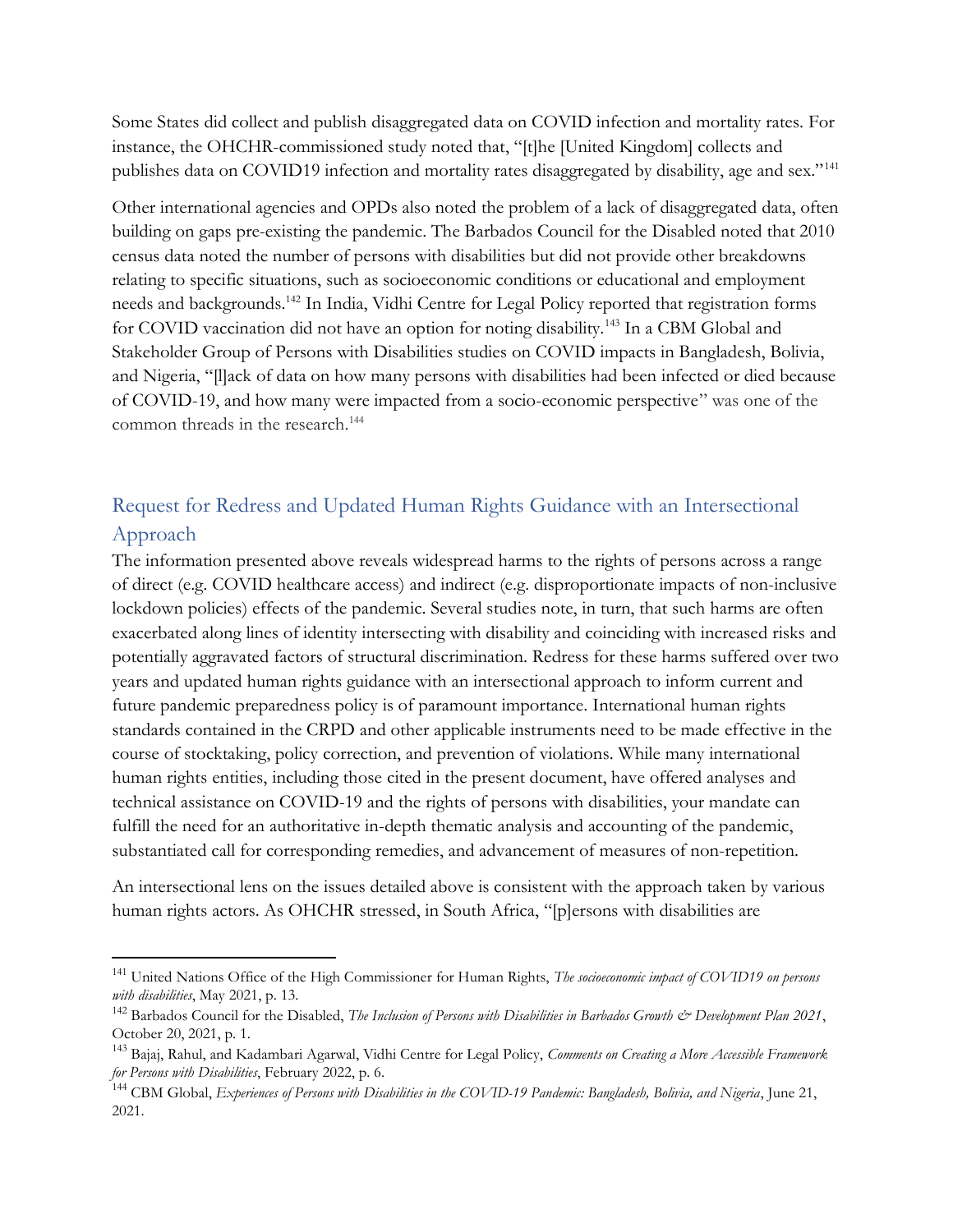disproportionately represented amongst those living in poverty. Race, gender and class will further increase the level of exclusion that persons with disabilities face."<sup>145</sup> Regarding Argentina, an OHCHR commissioned study observed "[w]omen and girls with disabilities in Argentina face intersectional discrimination which results in them being further left behind in accessing health, education and employment, it also results in their increased vulnerability to gender and disability based violence. COVID19 has exacerbated that risk."<sup>146</sup> In Sri Lanka, researchers noted, "the combination of COVID-19 related stresses with their gender, rurality and ethnicity disproportionally entrenches them within systems of exclusion and marginalization."<sup>147</sup> A policy brief by the UN Department of Economic and Social Affairs observed, "women and girls with disabilities are subject to intersecting forms of discrimination related to sexual and reproductive health, gender-based violence, legal protection, unpaid care and domestic work. Women and girls with disabilities who are migrants, refugees, or from ethnic minorities endure even more hardships and unequal treatment. Gender, disability and structural inequalities, which characterized societies before the crisis, are being exacerbated by the multifaceted impact of the COVID-19 crisis."<sup>148</sup>

UN mechanisms have detailed several sources of human rights obligations and analyses relating to persons with disabilities and the pandemic. As noted by the CRPD Committee, "[t]he CRPD outlines the normative legal standards to address discrimination and inequality, and these standards need to be integral to COVID-19 protection, response and recovery measures."<sup>149</sup> The Committee also cautioned that persons with disabilities are often wrongly perceive to be a result of the "inherent vulnerabilities" in persons with disabilities, whereas in actuality the impacts are a direct result of "pre-existing discrimination and inequality".<sup>150</sup> The Statement, along with other international human rights legal pronouncements placed States and other relevant actors on notice since the early days of the pandemic of key rights obligations relating to persons with disabilities. As explained in a joint statement by the CRPD Committee, the Special Envoy of the UN Secretary General on Disability and Accessibility, "Article 11 of the CRPD establishes that States parties shall take all possible measures to ensure the protection and safety of persons with disabilities in the national response to situations of risk and humanitarian emergencies. This comprises measures in all areas of life of persons with disabilities, including the protection of their access to the highest attainable standard of health without discrimination, general wellbeing and prevention of infectious diseases, and measures to ensure protection against negative attitudes, isolation, and stigmatization that may arise in the

<sup>&</sup>lt;sup>145</sup> United Nations Office of the High Commissioner for Human Rights, The socioeconomic impact of COVID19 on persons with disabilities, May 2021, p. 29.

<sup>&</sup>lt;sup>146</sup> United Nations Office of the High Commissioner for Human Rights, The socioeconomic impact of COVID19 on persons with disabilities, May 2021, p. 46.

<sup>&</sup>lt;sup>147</sup> Kandasamy, Perera and Soldatic, COVID-19 from the margins: Gendered-Disability experiences in Sri Lanka, Disability and the Global South, Vol.8, No. 1, 1923-1934 (2001), p. 1931.

<sup>&</sup>lt;sup>148</sup> United Nations Department of Economic and Social Affairs, Leaving No One Behind: the COVID-19 Crisis through the Disability and Gender Lens, May 2020.

<sup>&</sup>lt;sup>149</sup> United Nations Committee on the Rights of Persons with Disabilities, Statement on COVID-19 and the Human Rights of Persons with Disabilities, June 9, 2020.

<sup>&</sup>lt;sup>150</sup> United Nations Committee on the Rights of Persons with Disabilities, Statement on COVID-19 and the Human Rights of Persons with Disabilities, June 9, 2020.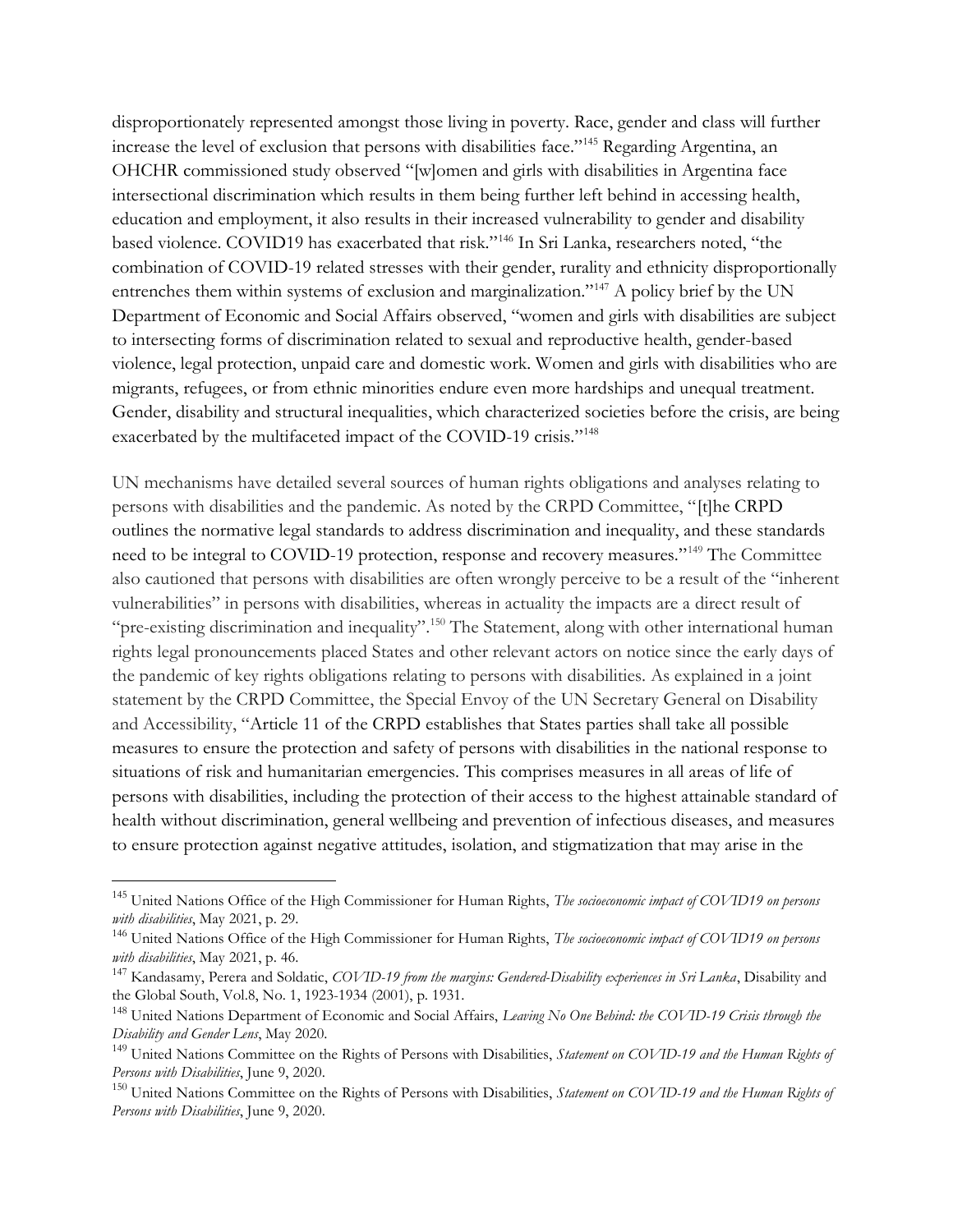midst of the crisis."<sup>151</sup> The statement added, "States should safeguard the provision of food, medicine, and other supplies for persons with disabilities during situations of isolation and quarantine. The range of support in the community, including home-care and personal assistance support, and rehabilitation services, when necessary, must be ensured and not discontinued as they are essential for the exercise of the rights of persons with disabilities. All services related to COVID-19 crisis, including remote/telephone medical advice, quarantine facilities, public information, including information on essential supplies and services should be accessible for persons with disabilities on an equal basis with others and provided on accessible platforms in various alternative formats, modes and methods of communication." The UN Special Rapporteur on Persons with Disabilities and the World Health Organization also "stressed that during the current outbreak, authorities must provide public health information that is accessible to people with disabilities, such as using sign language, captioning, text messages and relay services."<sup>152</sup>

The points raised by DPOs noted in the present submission, and corroborated by complementary research, implicate the right to equality and non-discrimination (Article 5), the right to life (Article 10), the right to health (Article 25), the right to living independent and being included in the community (Article 19) and the right to being protected in situations of risk and humanitarian emergencies (Article 11) of the CRPD, along with guarantees contained in other international human rights instruments, including the International Covenant on Economic, Social and Cultural Rights. Under Article 5 of the CRPD, State parties must promote equality and eliminate discrimination and to do so take "appropriate steps" to ensure "reasonable accommodation is provided". Article 10 provides guarantees for the equal enjoyment of the right to life. Under Article 25, States are under an obligation to take "all appropriate measures" to ensure access to healthcare for persons with disabilities such that this population is provided with same range and quality of free or affordable services, health care required because of disabilities and to prevent further disability and to prevent discrimination against the health care needs of persons with disabilities. Under Article 19, States have an obligation to take effective and appropriate measures to the right of persons with disabilities to have choices equal to others and to live in the community including by facilitating the availability of community services and facilities on an equal basis to persons with disabilities. States are also under Article 11 obligation to take "all necessary measures" to ensure the protection and safety of persons with disabilities including in situations of risk and humanitarian emergencies.

A lack of access to COVID-19 vaccination and other healthcare technologies or to accessible information about these technologies implicates the right to equality and non-discrimination (Article 5), the right to accessibility (Article 9), freedom of expression and opinion, and access to information (Article 21) of the Convention on the Rights of Persons with Disabilities (CRPD). Under Article 9 of the CRPD, State parties must take "appropriate measures" to ensure persons

<sup>&</sup>lt;sup>151</sup> United Nations Committee on the Rights of Persons with Disabilities, Special Envoy of the United Nations Secretary General on Disability and Accessibility, Joint Statement: Persons with Disabilities and COVID-19, 2020.

<sup>&</sup>lt;sup>152</sup> United Nations News, Preventing Discrimination against People with Disabilities in COVID-19 Responses, March 19, 2020.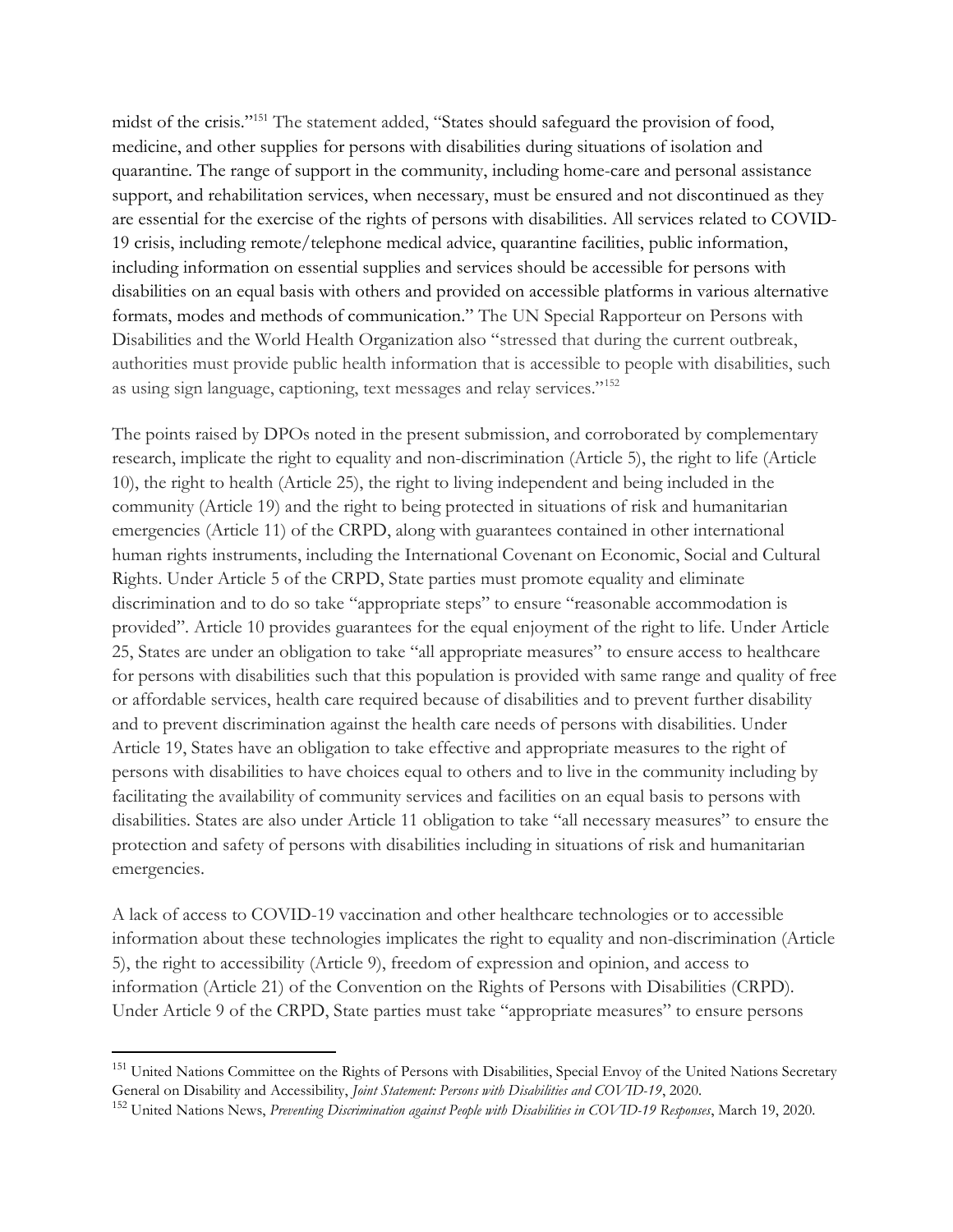with disabilities are able to access information and communication technologies and public amenities such as healthcare on an equal basis as others including promoting access of persons with disabilities for "new information". Under Article 21, State Parties are under obligation to ensure that persons with disabilities can "seek and receive" information on an equal basis with others and through all forms of communication including by providing information to persons with disabilities in formats and technologies accessible to different kinds of disabilities such as by use of Braille, sign languages and augmentative and alternative communication.

Disparate socio-economic pandemic impacts and inaccessibility of services (especially those related to education, transport, support for daily activities and non-COVID healthcare) harmed the rights of persons with disabilities, building on pre-existing structural discrimination. The harms reported above run counter to CRPD guarantees of equality (Article 5), including in relation to rights pertaining to life (Article 10), health (Article 25), adequate standards of living and social protection (Article 28), work (Article 27), independent living in the community and being included in the community (Article 19). Discrimination has mean greater risks to many persons with disabilities of stemming from lockdown and other pandemic policies, as evidenced by harms to livelihood, accessibility of services, and access to support, as reported by OPDs and in complementary research.

Lastly, the lack of disaggregated data on the pandemic's impact on persons with disabilities does not comply with human rights obligations towards persons with disabilities, particularly those related to the rights to non-discrimination and equality, which mandate states gather representative data on the implementation of obligations of human rights treaties, including the CRPD (Articles 31 and 35) and the International Covenant on Economic, Social and Cultural Rights (ICESCR) (articles 16 and 17).<sup>153</sup> As ESCR-Net members of the Monitoring Working Group have described, data exclusion is a form of discrimination insofar as it hinders states' ability to develop policies that adequately address the needs of groups who experience discrimination and inequalities, including intersecting forms of discrimination.<sup>154</sup> As they have detailed in a collective position on a human rights-based approach to data, in order to fulfill human rights obligations, states must gather data that is:

● Disaggregated and representative: Data must be produced and used to eliminate discrimination and bring about substantive equality, and data processes and systems must themselves be free from discrimination and as inclusive as possible. To this end data must be representative, which states can achieve by disaggregating data and ensuring that rightsholders are able to self-identify when being counted in data. Data should be produced and published with the highest possible level of disaggregation, including all protected characteristics at the international, regional, and national levels, as well any other category relevant for inequality or discrimination purposes.

<sup>&</sup>lt;sup>153</sup> The United Nations Committee on Economic, Social and Cultural Rights has stressed that effective monitoring of Covenant obligations is a State duty of an immediate character. United Nations Committee on Economic, Social and Cultural Rights, General Comment 4: The right to adequate housing (art. 11(1) of the Covenant, para. 13), 1991, para. 13.

<sup>154</sup> ESCR-Net – International Network for Economic, Social and Cultural Rights, Collective Position on Data for Economic, Social and Cultural Rights – forthcoming at https://www.escr-net.org/monitoring/developing-principlesdata-and-escr/developing-principles-data-and-escr/developing.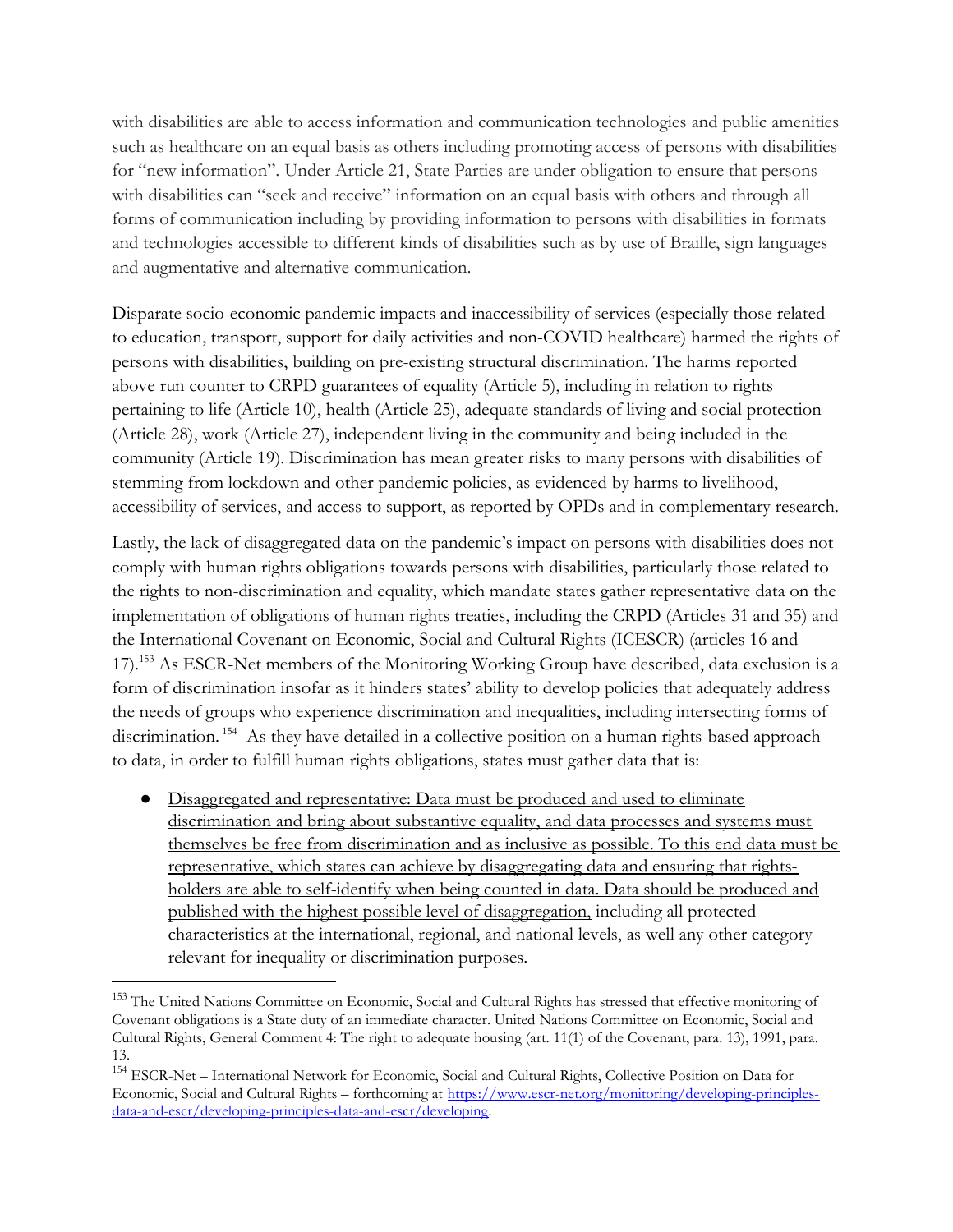- Community-owned: states should create spaces and opportunities for communities to meaningfully shape and participate in the collection of official data and ensuring that monitoring processes are accountable to communities, and reflect their priorities about which types of information is important to them.
- Of high quality: official data must be relevant, timely, accurate, complete, and consistency. States must increase the quality of data by diversifying the types and sources of data, such as civil society and community-led data.
- Transparent and accessible: all information and data on the status of economic, social, and cultural rights and the steps states are taking to comply with their human rights obligations, is publicly available. This information and data must be accessible, that is, rights-holders must be able to understand and use it.
- Respectful of the rights to privacy and security: Data must be produced and used in such ways as to protect the rights to privacy and security of person, including ensuring the right to data protection.

Violations of the rights of persons with disabilities in the context of the pandemic were documented in the 2020 global report of the COVID-19 Disability Rights Monitor, a human rights monitoring initiative sponsored by seven leading disability rights organizations; in that document, researchers concluded "states have overwhelmingly failed to take sufficient measures to protect the rights of persons with disabilities in their responses to the pandemic... some states have actively pursued policies which result in wide-scale violations of the rights to life and health of persons with disabilities, as well as impacting on a wide range of other rights including the rights to liberty; freedom from torture, ill-treatment, exploitation, violence and abuse; the rights to independent living and inclusion in the community, and to inclusive education, among others. Such practices give rise to specific instances of discrimination on the basis of disability, and must be directly challenged and prevented."<sup>155</sup>

In sum, the manifold, overlapping, and serious human rights harms suffered by many persons with disabilities around the world in the context of the pandemic merits a thorough accounting, call for reparation, distilling of lessons learned for the future. Numerous entities, particularly in the first weeks of the pandemic, offered human rights recommendations that provide useful prescriptions of State obligations across a range of themes and overarching principles.<sup>156</sup> However, provision of

 $155$  COVID-19 Disability Rights Monitor, Disability rights during the pandemic: A global report on the findings of the COVID-19 Disability Rights Monitor, 2020, p. 7.

<sup>&</sup>lt;sup>156</sup> See e.g. United Nations Office of the High Commissioner for Human Rights, COVID-19 and the Rights of Persons with Disabilities: Guidance, April 29, 2020; United Nations, Policy Brief: A Disability-Inclusive Response to COVID-19, May 2020; International Disability Alliance, Toward a Disability-Inclusive COVID19 Response: 10 Recommendations from the International Disability Alliance, March 19, 2020; International Disability Alliance, Reach the Furthest Behind First: Persons with Disabilities Must be Prioritized in Accessing COVID-19 Vaccinations, December 1, 2020; World Health Organization, Disability considerations during the COVID-19 outbreak, 2020 (undated); United Nations, Policy Brief: The Impact of COVID-19 on Older Persons, May 2020; International Labour Organization, COVID-19 and the World of Work: Ensuring the inclusion of persons with disabilities at all stages of the response, June 2020; United Nations Economic and Social Commission for Asia and the Pacific, Ensuring Disability Rights and Inclusion in the Response to COVID-19, March 20, 2020; United Nations Economic Commission for Latin American and the Caribbean, Persons with disabilities and coronavirus disease (COVID-19) in Latin